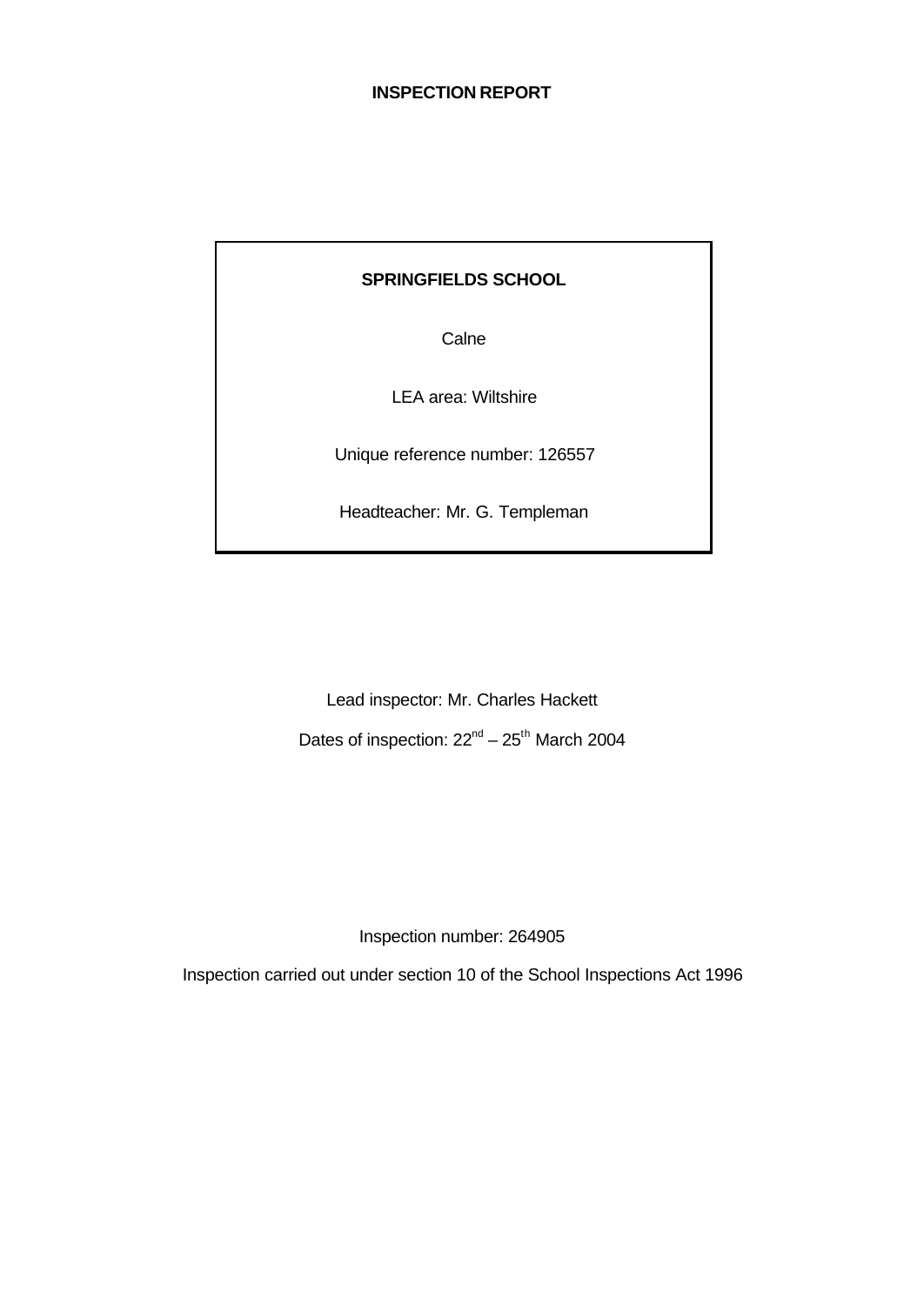#### © Crown copyright 2004

This report may be reproduced in whole or in part for non-commercial educational purposes, provided that all extracts quoted are reproduced verbatim without adaptation and on condition that the source and date thereof are stated.

Further copies of this report are obtainable from the school. Under the School Inspections Act 1996, the school must provide a copy of this report and/or its summary free of charge to certain categories of people. A charge not exceeding the full cost of reproduction may be made for any other copies supplied.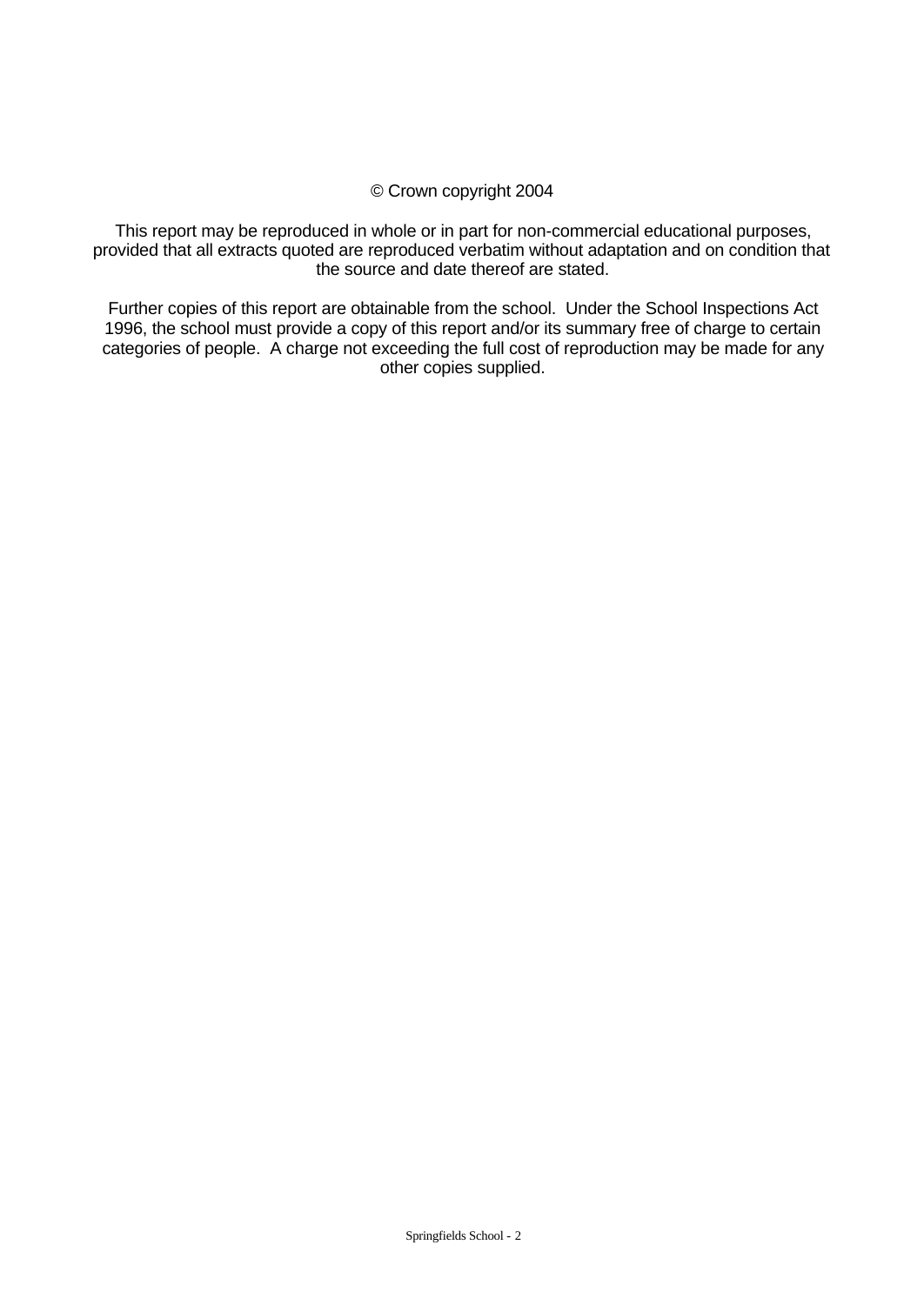# **INFORMATION ABOUT THE SCHOOL**

| Type of school:                | Special                       |
|--------------------------------|-------------------------------|
| School category:               | <b>Community Special</b>      |
| Age range of pupils:           | 11 to 17 years                |
| Gender of pupils:              | Mixed                         |
| Number on roll:                | 58                            |
| School address:                | <b>Curzon Street</b><br>Calne |
| Postcode:                      | Wiltshire<br><b>SN11 0DS</b>  |
| Telephone number:              | 01249 814125                  |
| Fax number:                    | 01249 811907                  |
| Appropriate authority:         | Governing Body                |
| Name of chair of<br>governors: | Mr. R.C. Wheeler-Bennett      |
| Date of previous               | 8 <sup>th</sup> March 1999    |

# **CHARACTERISTICS OF THE SCHOOL**

inspection:

Springfields is a residential special school for boys and girls aged 11 to 17 years with emotional and behavioural difficulties. Currently there are 58 pupils on roll. The majority of pupils board from Monday to Friday, although a few are able to return home for one or more nights each week. The school manages a centre that takes primary aged pupils experiencing emotional difficulties (the Sp.E.L. Centre). These pupils undertake ten-week part time placements. The school has also established a post-14 vocational project, which as well as being used by its own pupils, is accessed by 13 other secondary schools. All pupils attending Springfields have statements of special educational needs and their attainment levels on entry to the school are below and, in a few cases, well below average. Almost all are of a white English background. Since the previous inspection there have been a number of changes in the senior staff team including the appointment of a new headteacher.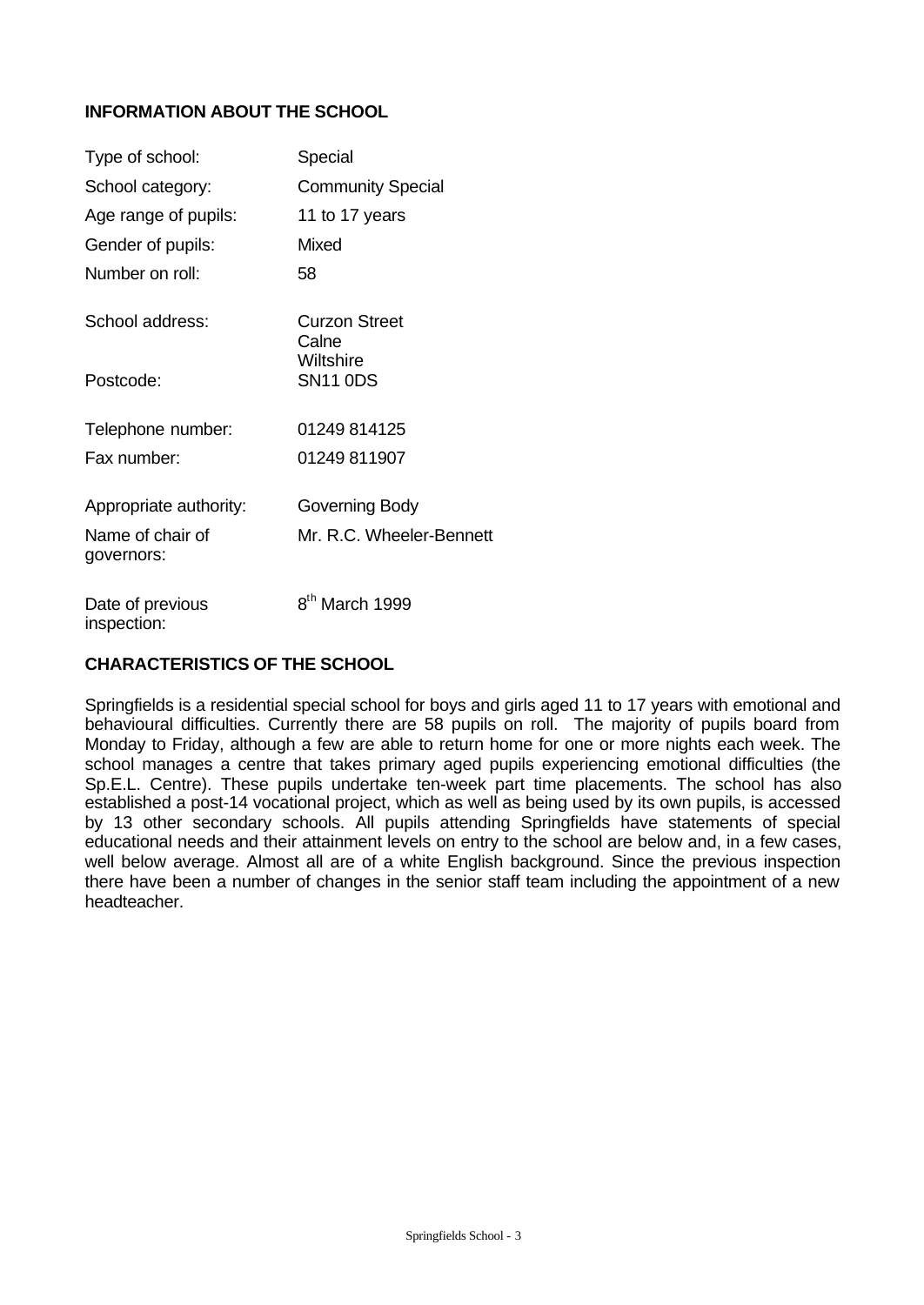# **INFORMATION ABOUT THE INSPECTION TEAM**

| Members of the inspection team |                        |                | <b>Subject responsibilities</b>                                                                |
|--------------------------------|------------------------|----------------|------------------------------------------------------------------------------------------------|
| 21081                          | <b>Charles Hackett</b> | Lead inspector | Information and communication technology,<br>physical education and modern foreign<br>language |
| 19552                          | Pat Butson             | Lay inspector  |                                                                                                |
| 17182                          | <b>Michael Farrell</b> | Team inspector | Mathematics, design and technology, music<br>and art and design                                |
| 23412                          | Alvin Jeffs            | Team inspector | English, personal, social & health and<br>citizenship education and religious education        |
| 20024                          | Paul Wright            | Team inspector | Science, geography and history                                                                 |

The inspection contractor was:

Altecq Education 102 Bath Road **Cheltenham Gloucestershire** GL53 7JX

Any concerns or complaints about the inspection or the report should be made initially to the inspection contractor. The procedures are set out in the leaflet *'Complaining about Ofsted Inspections'*, which is available from Ofsted Publications Centre (telephone 07002 637833) or Ofsted's website (www.ofsted.gov.uk).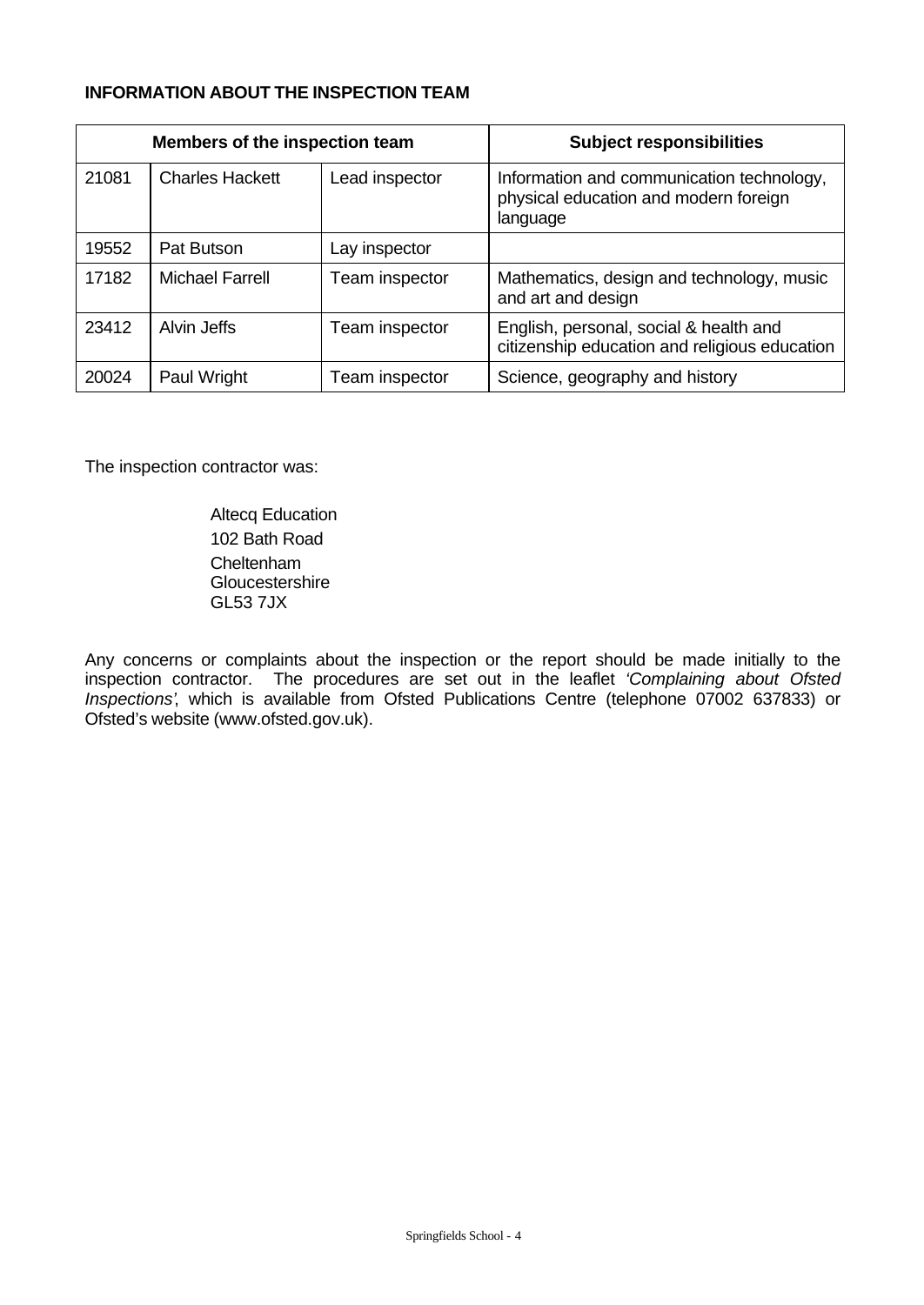# **REPORT CONTENTS**

|                                                                                                                                    | Page |
|------------------------------------------------------------------------------------------------------------------------------------|------|
| <b>PART A: SUMMARY OF THE REPORT</b>                                                                                               | 6    |
| <b>PART B: COMMENTARY ON THE MAIN INSPECTION FINDINGS</b>                                                                          |      |
| <b>STANDARDS ACHIEVED BY PUPILS</b>                                                                                                | 8    |
| Standards achieved in areas of learning, subjects and courses                                                                      |      |
| Pupils' attitudes, values and other personal qualities                                                                             |      |
| <b>QUALITY OF EDUCATION PROVIDED BY THE SCHOOL</b>                                                                                 | 10   |
| Teaching and learning<br>The curriculum<br>Care, guidance and support<br>Partnership with parents, other schools and the community |      |
| <b>LEADERSHIP AND MANAGEMENT</b>                                                                                                   | 15   |
| PART C: THE QUALITY OF EDUCATION IN<br><b>SUBJECTS AND COURSES</b>                                                                 | 18   |
| <b>SUBJECTS AND COURSES IN KEY STAGES 3 and 4</b>                                                                                  |      |
| <b>PART D: SUMMARY OF THE MAIN INSPECTION JUDGEMENTS</b>                                                                           | 28   |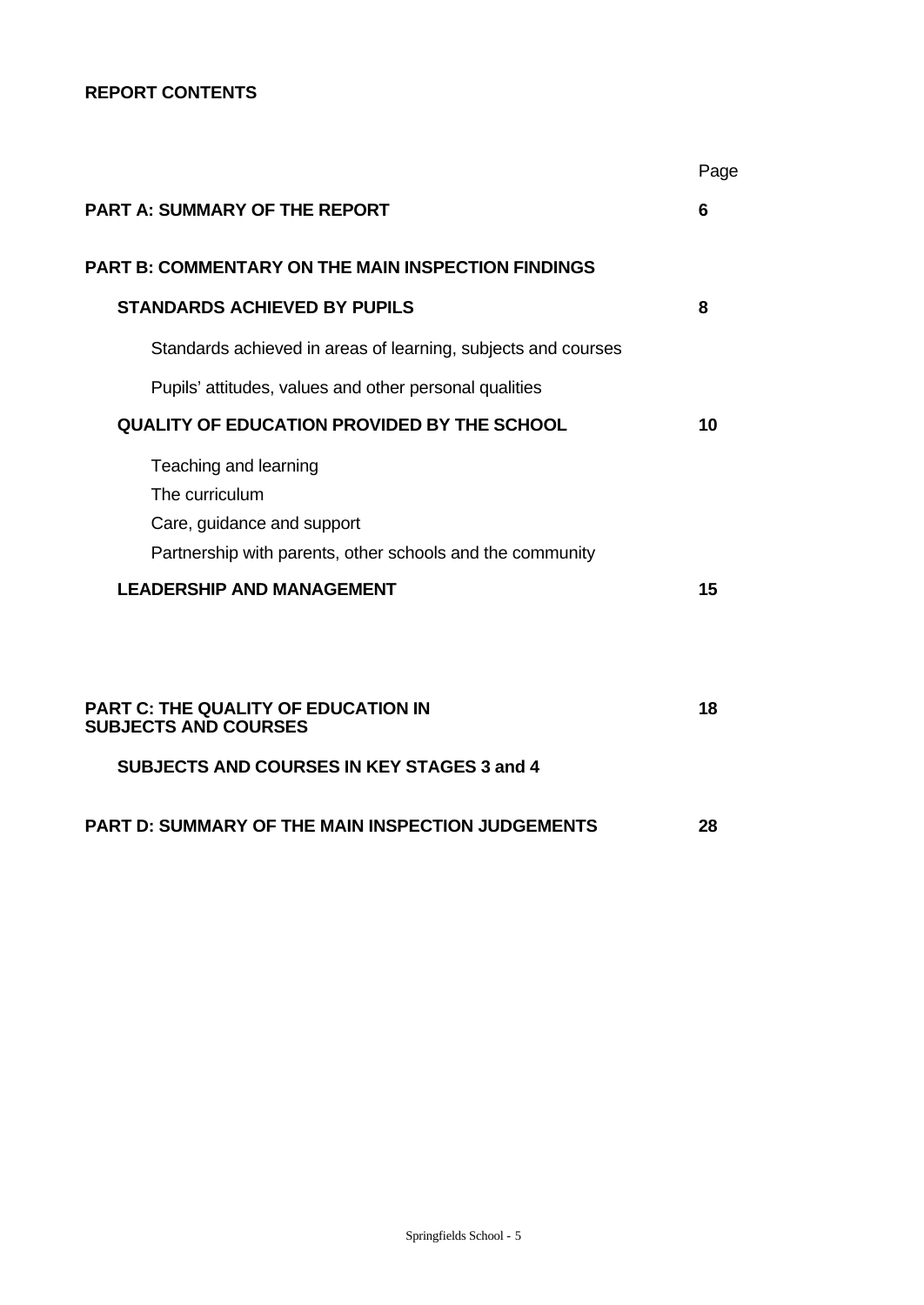# **PART A: SUMMARY OF THE REPORT**

# **OVERALL EVALUATION**

Springfields is a **very effective** school for pupils with emotional and behavioural difficulties. Very good teaching has ensured that pupils make very good progress. Work in lessons is supported by the high quality residential arrangements. Leadership and management of the school are very good and the school provides very good value for money.

## **The school's main strengths and weaknesses are:**

- All aspects of the school's work complement each other very effectively and ensure that pupils achieve very well.
- Very carefully structured support systems help pupils make very good improvements in their behaviour and attitudes to school.
- The lessons during the day and activities in the evenings provide pupils with a very high quality curriculum.
- The headteacher's vision for the development of the school has brought about very good improvements in its work.
- The primary support centre (Sp.E.L.) and the post-14 vocational project are excellent resources.
- Teaching and pupils' achievements are good or very good in all subjects apart from science where they are unsatisfactory.
- Links with other schools are excellent and ensure that the school plays an important role in the local authority's provision for pupils with emotional and behavioural difficulties.

Improvement since the last inspection has been very good. Leadership and management has improved and because of this many of the other aspects of the school's work have been developed well. All policies and procedures are now up to date. School development planning is much improved and the school now meets all statutory requirements. The curriculum is now very good, with significant improvements having been made to religious education and information and communication technology. Pupils' attendance has also improved significantly.

| Pupils' achievement | In relation to individual targets in:                       |                  |  |  |
|---------------------|-------------------------------------------------------------|------------------|--|--|
| At the end of:      | Personal and social education<br>Subjects of the curriculum |                  |  |  |
| Year 9              | <b>Verv Good</b>                                            | <b>Verv Good</b> |  |  |
| Year 11             | <b>Verv Good</b>                                            | <b>Verv Good</b> |  |  |

# **STANDARDS ACHIEVED**

*Inspectors make judgements in the range excellent; very good; good; satisfactory; unsatisfactory; poor; very poor*

Pupils' overall achievements, with the exception of science, are **very good**. Pupils make very good progress in English, mathematics, information and communication technology, physical education and vocational studies. In English, pupils' speaking and listening skills are very well developed and as a result in many subjects pupils join in lively discussions, willingly accepting the view of others as well as putting points of their own. Pupils achieve passes in GCSE, GNVQ and work related units. All of these represent above average successes for a school of this type. Achievements in religious education, personal, social and health education, citizenship and art are good. In science, although in the past pupils have passed examinations, pupils' progress is now unsatisfactory.

The personal development of pupils including their spiritual, moral, social and cultural development is **very good**. Their attitudes and behaviour to school are very good and for many this represents excellent improvement since they joined the school. Pupils' attendance has also improved. Although, a few individual pupils distort the overall figures, overall attendance is good and this represents very good improvement for many pupils.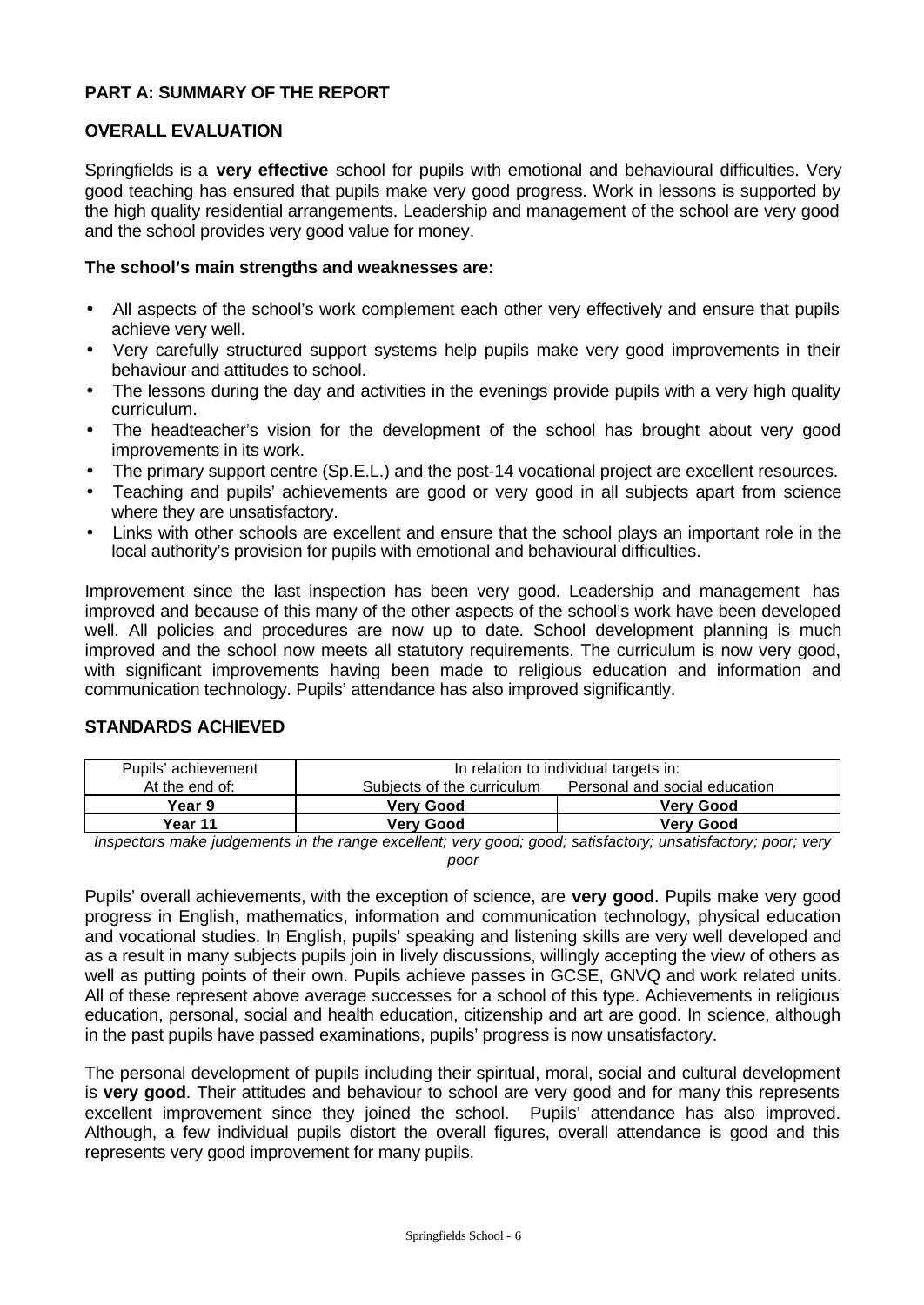# **QUALITY OF EDUCATION**

The quality of education is **very good**. All staff subscribe to a philosophy that includes and values each pupil. **Very effective** teaching ensures that pupils make very good progress. The planning of work to be covered and the structure of lessons has a positive impact on pupils' progress, as does the high expectations of teachers that pupils can achieve. They challenge pupils very well and ensure that lessons are interesting by using a good range of resources. Assessment of pupils' work is good but for a few lower ability pupils progress is not recorded in sufficient detail.

The curriculum is very good. All National Curriculum subjects are covered, although the teaching of French is restricted because of a lack of qualified staff. The post-14 vocational project makes a very positive contribution to the curriculum for older pupils. The very good range of activities available in the evenings extends the curriculum very well as does those available as part of the Friday club.

The quality of care and support is very good. The high quality residential provision plays an important part in this. Pupils respond well to the expectations and rewards for behaving well. The links with parents and the community are very good and the partnership with other schools is excellent, especially through the work of the Sp.E.L. Centre and the post-14 vocational project.

## **LEADERSHIP AND MANAGEMENT**

The leadership of the headteacher is excellent and ensures that the school is at the forefront of initiatives to develop resources to support pupils with emotional and behavioural difficulties. His senior colleagues complement his work very well and ensure that the school is a calm and purposeful educational establishment. Overall leadership and management are **very good**, as is the governance of the school. Governors are committed to the aims of the school and very supportive of staff and their work.

# **PARENTS' AND PUPILS' VIEWS OF THE SCHOOL**

Parents are very positive about the work of the school. They feel the staff care for the children and that they as parents are encouraged to play an important role in the education of their children. Pupils are happy and stress how much they like the school. They feel they have good opportunities to learn and most enjoy the many residential activities.

#### **IMPROVEMENTS NEEDED**

#### **The school to improve further on its very good provision should:**

- Improve the quality of teaching and learning in science. \*\*
- For lower ability pupils look to improve ways of recording their progress.

*\*\*Records show that the school has identified this problem and is seeking to bring about improvement*.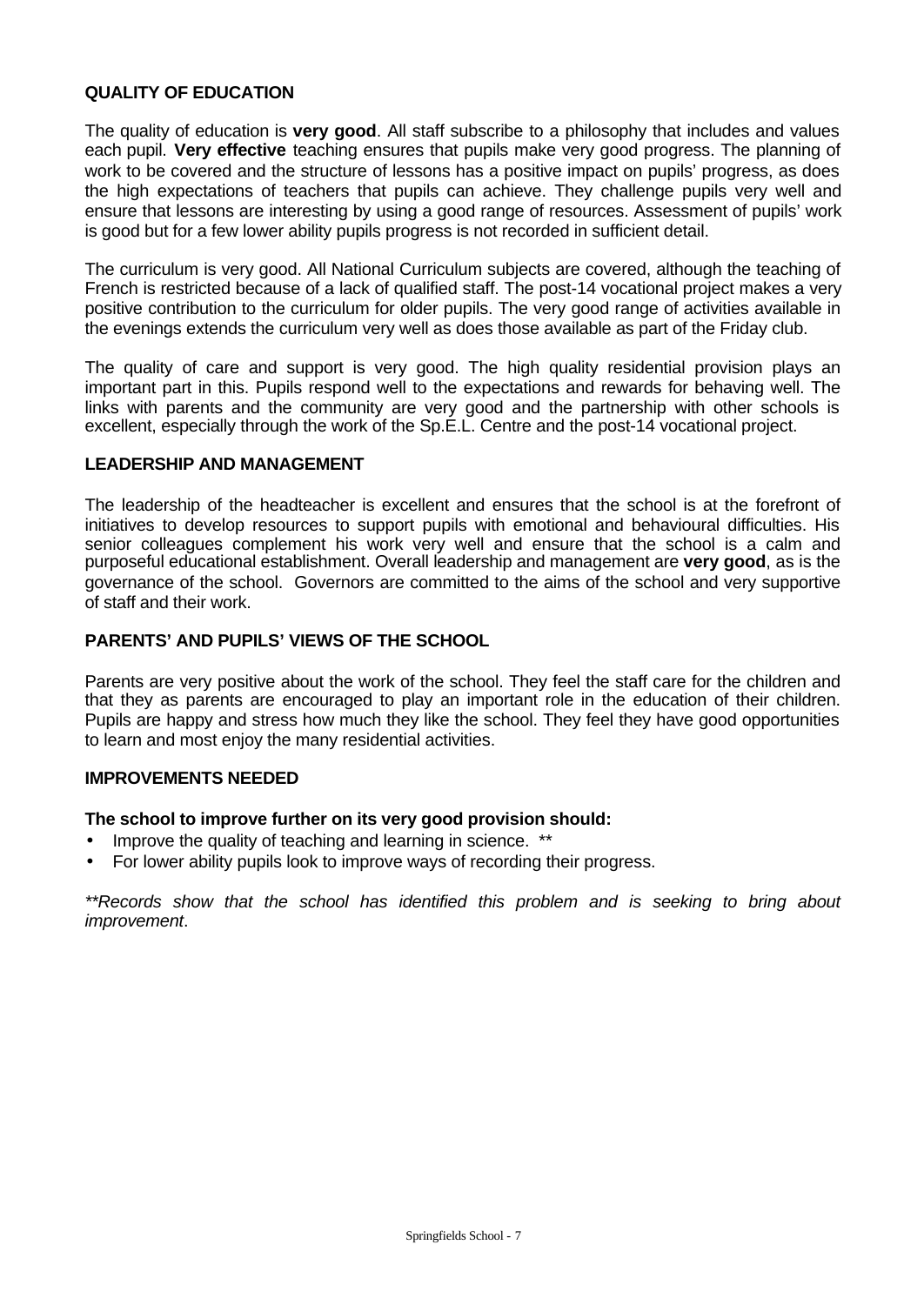# **PART B: COMMENTARY ON THE INSPECTION FINDINGS**

# **STANDARDS ACHIEVED BY PUPILS**

# **Standards achieved in areas of learning, subjects and courses**

Pupils' overall achievement is **very good**.

# **Main strengths and weaknesses**

- Pupils make very good progress and become effective learners in the classroom.
- Pupils' achievements are excellent in the post-14 vocational project and very good in English, mathematics, information and communication technology and physical education.
- Achievements are good in art, religious education and personal, social, health, and citizenship education.
- Progress in science is unsatisfactory.
- Opportunities to achieve success in external examinations are good.
- The achievements of pupils with additional special needs are very good.

- 1. Pupils' records show that many pupils make very good progress to be able to undertake the Standard Attainment Tests at the end of Year 9. Last year 30% of pupils reached the expected national average. However, mainly because of the low level of pupils' attainment on entry to the school and their interrupted education, over 50% of pupils were unable to score in these tests. Pupils in Year's 10 and 11 continue to make very good progress and this enables them to take examinations before they leave school. Over the last three years achievement at GCSE has continued to be very good and for a school of this type, results are above average. In the last two years there has been 100% pass rate for GCSEs by the Year 11 pupils. Pupils have also achieved well in Entry Level Certificates, GNVQ awards and Ready for Work Units. GNVQ and 'Ready for Work' achievements represent significant progress of pupils and importantly can be built upon when pupils move on to College.
- 2. The excellent progress in the post-14 vocational project and the very good or good progress in other subjects is because teaching is consistently good or very good. Pupils with literacy difficulties make very good progress with their reading because of the very effective individual support they receive. All pupils make considerable progress in their ability to work and learn in lessons. Given their histories of finding this difficult, this represents a key success of the work of the school.
- 3. Pupils have previously achieved success in GCSE in science. However, scrutiny of pupils' present work and teacher's planning shows that standards have declined. There are no records to show pupils' recent achievements and it is difficult to see in lessons how much progress pupils are making. The record keeping of work undertaken and the results of pupils' achievements are poor.
- 4. Although girls are often disadvantaged by there only being one in a class, there is no evidence that their achievements are lower than boys. Opportunities as part of the residential curriculum and the Friday options are provided for them to achieve in topics that interest them such as body art and hair and beauty projects.
- 5. The achievement of pupils with additional educational needs such as attention deficit hyperactivity disorder and particular literacy difficulties is very good because they are fully included in lessons and work is pitched at the right level to enable them to participate and progress very well. The learning support system supports improvements in reading skills and other skills. Each pupil is individually assessed and an individual learning programme is developed which includes structured work to improve phonic skills and other aspects of reading,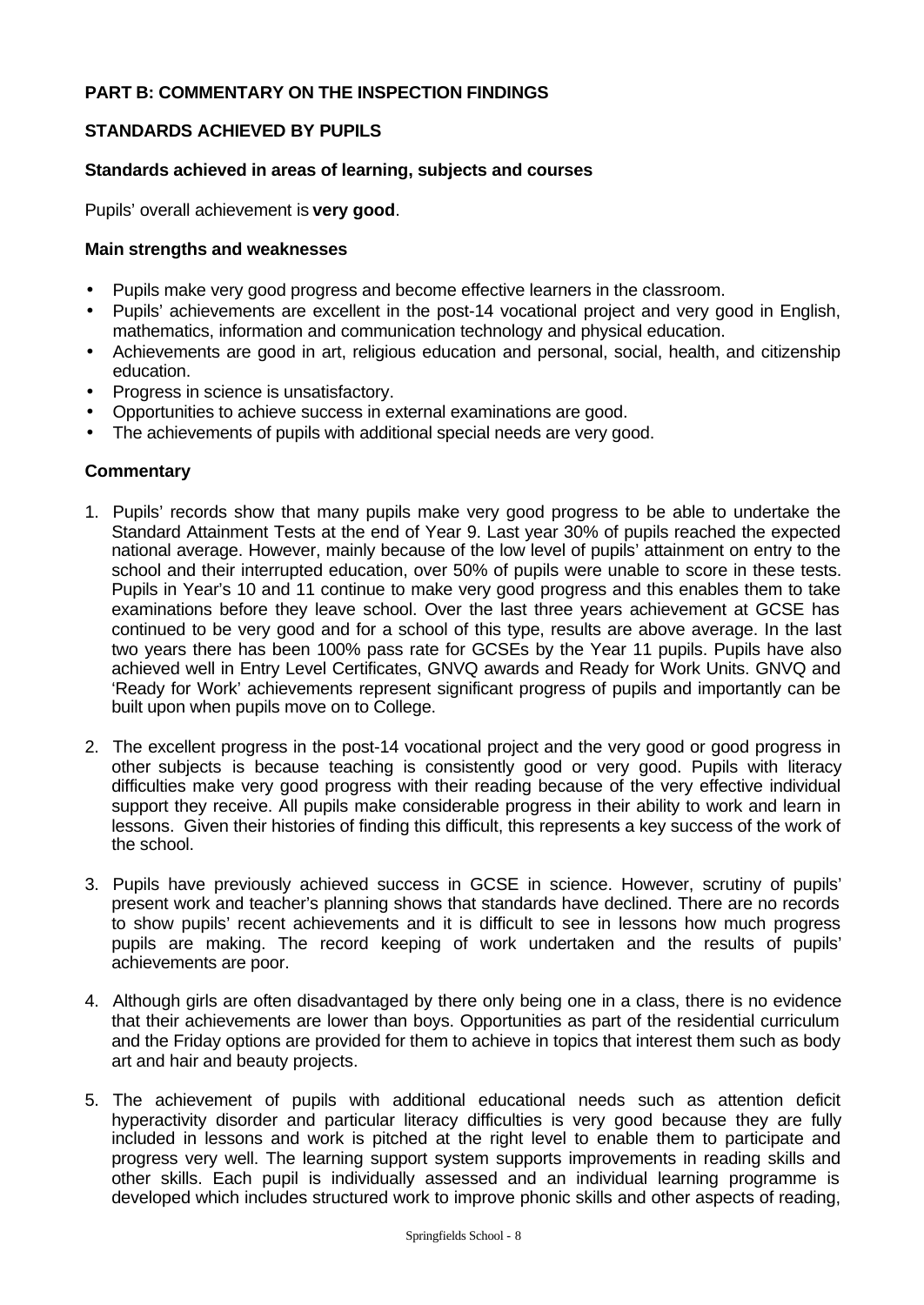as well as skills in mathematics. The behaviour of the pupils with additional special educational needs is also skilfully supported.

# **Pupils' attitudes, values and other personal qualities**

Pupils' attitudes and behaviour are **very good**, both in school and when in the residential units. Overall pupils' spiritual, moral, social and cultural development is **very good**.

## **Main strengths and weaknesses**

- Pupils' very good behaviour and attitudes to learning have a positive impact on their achievement.
- The school provides very good opportunities to help pupils to develop self-esteem and a sense of personal responsibility.
- The residential provision is very popular with pupils and is very effective in reinforcing the school's very positive ethos.
- Pupils' personal, moral and social development is very well supported by the excellent role models provided by staff.
- Good attention is given to providing pupils with opportunities to develop their spiritual and cultural awareness.

## **Commentary**

6. The school's social progress records show that pupils enter the school with very negative attitudes towards learning and whilst at the school they make very good progress in the way they apply themselves to work in lessons. This is demonstrated by the evidence of the inspection when in almost every lesson observed the response from pupils was either good or very good. Pupils appreciate the recognition given to them through rewards such as merits. They are proud of the merits they gain for their efforts and are pleased to discuss what they have to do to receive them. This contributes greatly to their personal development.

#### *Ethnic background of pupils Exclusions in the last school year*

| <b>Categories used in the Annual School</b><br><b>Census</b> | No of pupils<br>on roll | <b>Number of fixed</b><br>period exclusions | Number of<br>permanent<br>exclusions |  |
|--------------------------------------------------------------|-------------------------|---------------------------------------------|--------------------------------------|--|
| White - British                                              | 55                      |                                             |                                      |  |
| Mixed – any other mixed background                           |                         |                                             |                                      |  |
| Black or Black British - Caribbean                           |                         |                                             |                                      |  |

*The table gives the number of exclusions, which may be different from the number of pupils excluded.*

- 7. Exclusions are used to effectively support the school's promotion of good behaviour. Detailed records of exclusions are kept and this sanction is only used for serious breaches of the school's behaviour policy. Discussions with pupils indicate that they have very good awareness of acceptable and unacceptable behaviour. For example, they understand that a consistent level of good behaviour is required in order to maintain a more privileged place on the residential units. The behaviour management system is very successful in getting pupils to focus on their own behaviour and take on increased responsibility for their actions. Pupils' moral development is very well supported by this system, which encourages pupils to understand the difference between right and wrong. The school sets very clear individual targets aimed at improving pupils' behaviour and pupils respond well to these.
- 8. Teachers and support staff provide excellent role models for pupils, show respect for them all and encourage them to think about how their attitudes and behaviour affects other people. This is evident throughout each day because of the consistent approach taken by all staff. Pupils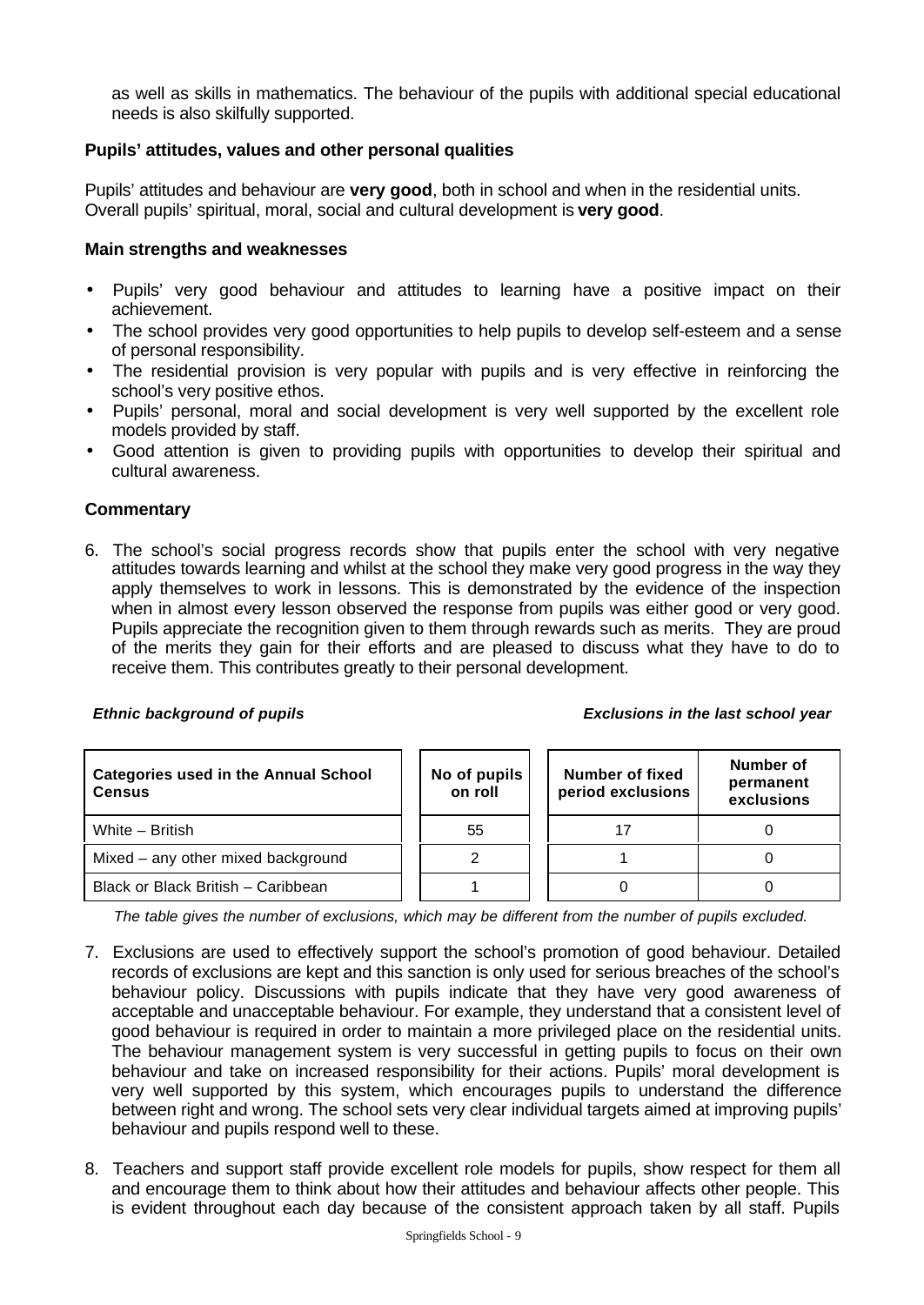have very good opportunities to develop their social skills. They have the chance to work in a variety of group and social situations and take on responsibilities. For example, through the peer mentoring programme, the more established pupils participate in helping new pupils to settle into the school. The very good range of out-of-hours activities also makes a very positive contribution to pupils' social development.

- 9. Assemblies and work in religious education and art support pupils' cultural and spiritual development well. The development of pupils' speaking and listening ability allows them to enter into extended discussions in religious education comparing the principles of different religions. There are daily assemblies and once a week the assembly gives pupils the chance to hear readings from the Bible. The French exchange visits are used very well to show pupils the differing cultures of England and France.
- 10. Pupils' attendance is good and above the average for similar schools. A significant proportion of the absences recorded are by a very small number of pupils who fail to take up their placements or who are still on roll but not attending whilst a further review of their special needs is undertaken. Unauthorised absence is lower than usually found in schools of this type and has significantly reduced since the last inspection from over 18 per cent down to 3.5 per cent – an excellent improvement. The school has also been very effective in reducing the numbers of pupils absconding from the school and from lessons. The school has very good procedures for promoting pupils' attendance, working closely with parents.

## *Attendance in the latest complete reporting year (%)*

| Authorised absence       |  |  | Unauthorised absence     |     |
|--------------------------|--|--|--------------------------|-----|
| ᄃ<br>School data:<br>. ن |  |  | School data <sup>.</sup> | v.v |

*The table gives the percentage of half days (sessions) missed through absence for the latest complete reporting year.*

# **QUALITY OF EDUCATION PROVIDED BY THE SCHOOL**

The quality of education is **very good**. Teaching is **very effective** and as a result learning is **very good**. The curriculum, including residential activities, is **very good**. The partnership with other schools is **excellent**. Links with parents and the community are **very good**. The quality of care, support and guidance that pupils receive is **very good** and well supported by the work of the residential units.

# **Teaching and learning**

Except in science where progress is unsatisfactory, pupils make very good progress as a result of very effective teaching. Teaching and learning are excellent in the post-14 vocational project and very good in maths, information and communication technology, physical education and vocational studies.

#### **Main strengths and weaknesses**

- Lessons are well planned with clear objectives for pupils' learning and successfully engage pupils.
- Questioning is very skilled and encourages pupils to develop their speaking and listening skills very well.
- In lessons teachers have high expectations for pupils to work and behave in an appropriate manner.
- Teaching in science fails to ensure that pupils make sufficient progress as they move through the school.
- Assessment of pupils' achievements is detailed but for a few lower ability pupils would benefit from staff recording the small steps of progress they make.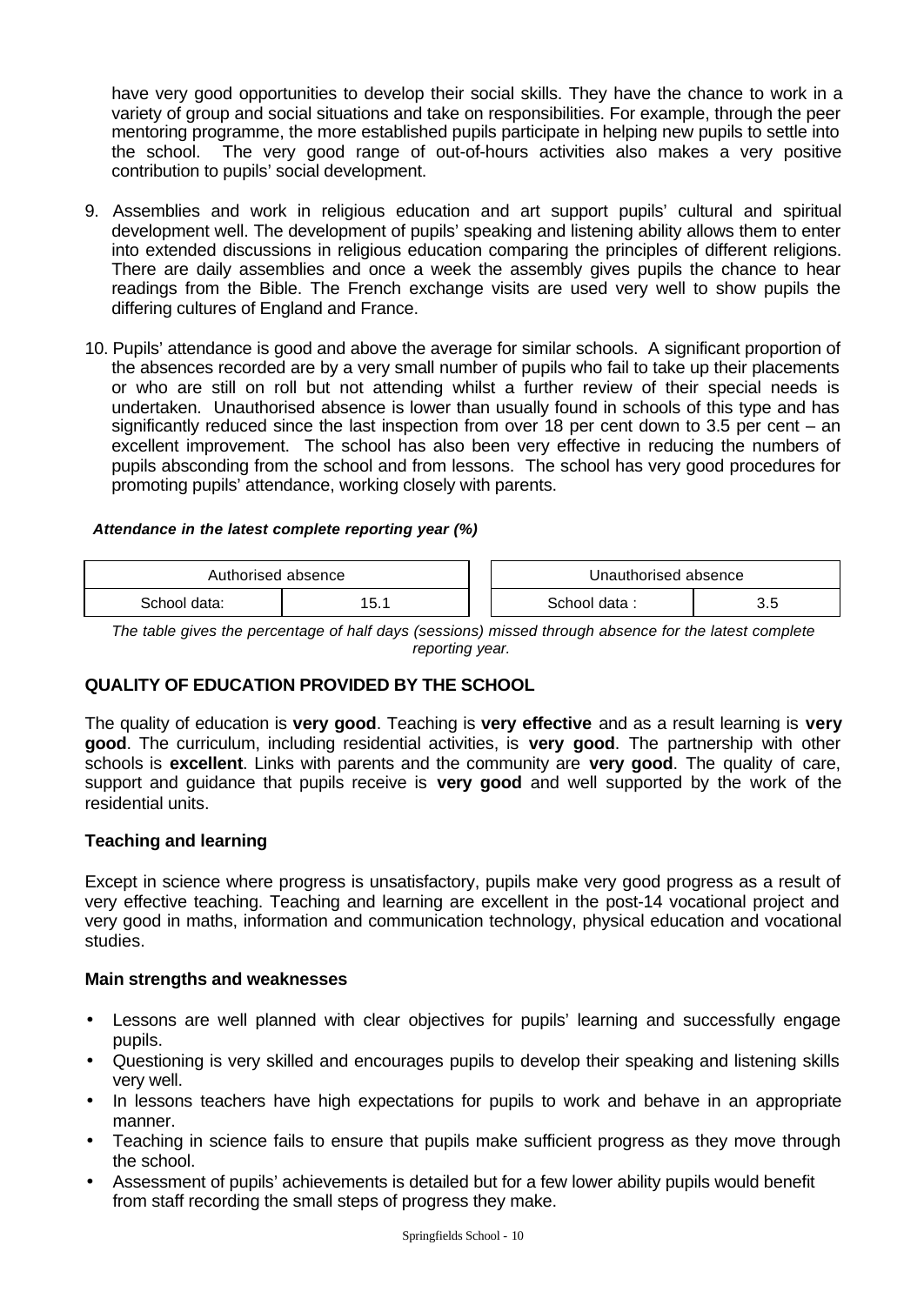#### *Summary of teaching observed during the inspection in 42 lessons*

| Excellent | Verv good | Good    | Satisfactory | Unsatisfactory | Poor | Very Poor |
|-----------|-----------|---------|--------------|----------------|------|-----------|
|           | (40%)     | 15(36%) | 8(19%)       | 2(5%)          |      |           |

*The table gives the number of lessons observed in each of the seven categories used to make judgements about lessons; figures in brackets show percentages where 30 or more lessons are seen.*

# **Commentary**

- 11. Teachers put considerable emphasis on ensuring that there is a clear structure to lessons. At the start of lessons the learning objectives are made clear and a good range of activities is used to engage pupils in learning. This was the case in a very good Year 9 physical education lesson seen, where the teacher wrote the lesson objective on a board and whilst pupils were engaged in different activities he referred back to it. At the end of most lessons teachers recap on the work undertaken and use questioning well to check on how well pupils have understood the work they have undertaken. In a few lessons this method of finishing a lesson is not used as effectively and as a result pupils are not encouraged to evaluate any mistakes they have made. All teachers, though, make sure pupils are awarded their merit points for their efforts.
- 12. The interaction between teachers and pupils is very positive. Teachers seek to ensure that pupils speak clearly and give complete answers. This is particularly effective in English lessons where 'yes/no' type answers are not accepted. This emphasis encourages pupils to develop their speaking and listening skills and is leading to pupils engaging very well in discussions, giving their views as well as listening to those of others. For example, in a motor vehicle lesson, Years 10 and 11 pupils were fully involved in a discussion about the necessary bench skills required for work undertaken on the brakes and tyres of a car.
- 13. Pupils know what is expected of them in lessons. Teachers are very consistent in setting their standard and this leads to pupils staying on task and behaving very well. Only on a few occasions during the inspection did pupils move off task. However, even if this was the case, teachers were very quick to check pupils and assist them to get back on task. Only in science lessons is learning effected by the teacher not having sufficient behaviour management skills to ensure that pupils are working at an appropriate pace. In a Year 8 science lesson observed, pupils all completed the same task, the purpose of which was not clear, and the teacher failed to keep pupils learning at a suitable rate.
- 14. Whist in all other subjects teaching is good or very good it is unsatisfactory in science. Despite the teacher's good subject knowledge lesson planning is very limited. Pupils are not always clear what they are learning and records of their achievements are not always maintained. Pupils clearly enjoy taking part in the experiments but the support for their written work is very limited and as a result its quality and the marking of it are poor.

# **Assessment**

15. The assessment of pupils' achievements is good. Teachers regularly check on pupils' progress through end of module tests. The results of these are recorded and used to show progress. In addition many teachers are good at encouraging pupils to evaluate their own performance. For example, in physical education the teacher regularly asks pupils how they could have done better when performing a certain activity. In information communication and technology the rigorous approach of the teacher to get pupils to look carefully at their work and see how they could possibly improve it leads to very high standards in terms of the presentation of their work. The assessment of pupils' basic literacy skills is very thorough and this leads to pupils with weaknesses receiving individual support. This is very effective as future assessments show that most pupils make very good progress. To improve assessment further teachers could analyse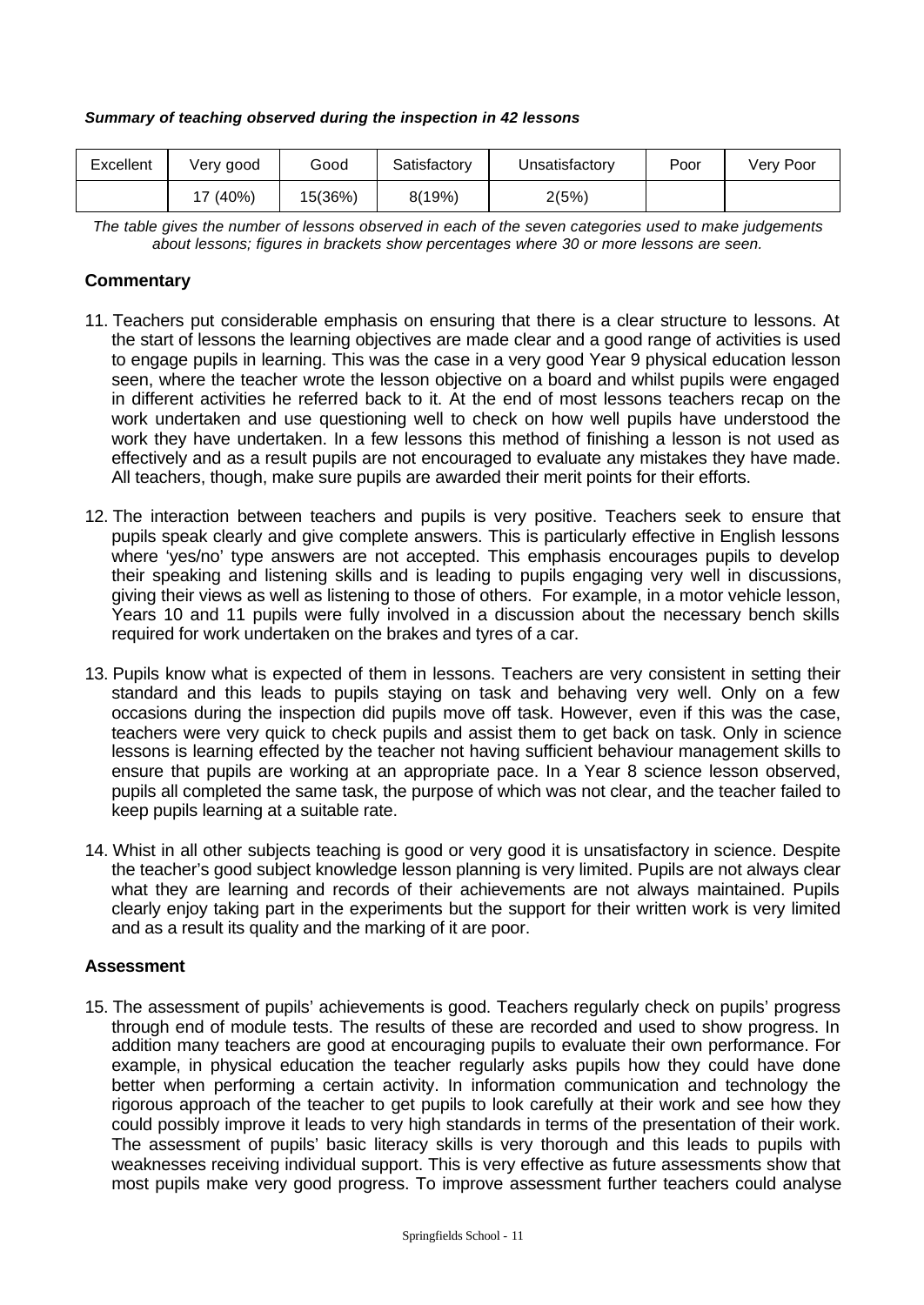the results of assessments in more detail and look to have a greater awareness of the small steps of progress that lower ability pupils are making.

## **The curriculum**

The curriculum is **very good**. It provides a wide range of opportunities and is very relevant to pupils' individual needs. The way the curriculum is extended through many other activities is **very good.** The accommodation and resources are **good.**

#### **Main strengths and weaknesses**

- The school offers a twenty-four hour curriculum which is both rich and relevant to individual pupils.
- There have been a number of very imaginative developments within the school's curriculum and these contribute very well to pupils' achievement.
- It is a strongly inclusive school, valuing and celebrating all pupils equally.
- The curriculum for personal, social, health and citizenship education is well planned and taught.
- Resources are very good in vocational education, ICT and design and technology.
- The residential unit known as 'School House' in its present state has many limitations.

- 16. The school curriculum has developed well since the last inspection. Improved resourcing for ICT, design and technology and vocational education means that these subjects offer pupils the opportunity of high quality practical experiences equal to and often superior to mainstream settings. Improvements in subjects such as religious education and music have taken place and enrich the daytime curriculum well. In addition the physical education curriculum is excellent and an exemplar of its kind. The curriculum is very wide in the range of subjects it offers and every effort is made to create relevance for the full range of pupil interests and abilities. Elements such as the 'alternative curriculum' concentrate on the development of pupils' social and independence skills. In addition, the school has pioneered the very effective Sp.E.L. Centre, which supports pupils from a large number of mainstream schools. Schools report how individual pupils benefit greatly from their part-time placements in the centre.
- 17. A very significant development has been the enhancement of curricular opportunities for pupils in Years 10 and 11. The post-14 vocational project gives pupils excellent opportunities to learn a wide range of skills and work in a different environment from the conventional classroom. Pupils very much enjoy these experiences and for many these have led to college placements on similar courses or employment in related trades.
- 18. All pupils are boarders and a very impressive range and quality of experiences are available outside the classroom. All of the boarding units offer very good opportunities for pupils to participate in sport, artistic and craft activities and also to learn social and domestic skills essential for independent living. Thus, pupils experience a warm, welcoming and stimulating environment during weekday evenings. As pupils progress through the house system they begin to have access to a greater degree of independence, finally gaining the opportunity to attend the local youth club, army cadets, bowling and trips to Bath, Swindon and Salisbury.
- 19. All staff subscribe to a philosophy that includes and values each pupil. Pupils of all abilities and with a wide range of difficulties are accepted and planned for. This is noticeable within lessons, where behaviour difficulties are dealt with firmly and consistently, but always with the pupil's interest at heart. Activities are developed to reward individuals and also to recognise their interests. Thus, golf, swimming, cooking, snooker, nature walks, playstations and karaoke are just some of the activities developed in response to pupils' wishes. This is enrichment of a very impressive and effective nature.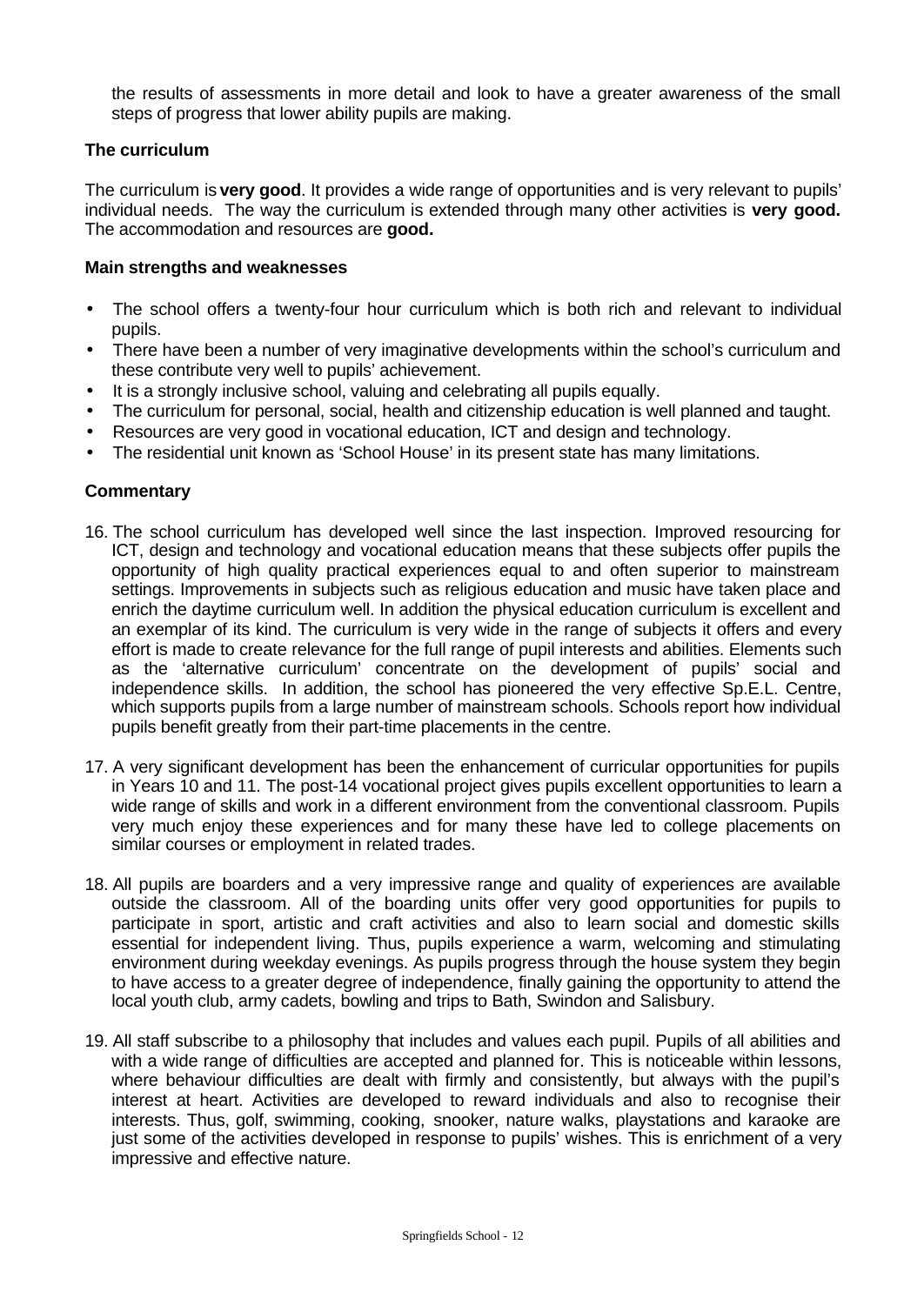- 20. The curriculum for personal, social, health and citizenship education has developed well and provides a sound basis for the school's wish to encourage pupils to become responsible members of society. The consistency of this curriculum across teaching and care settings is a strength of the school and provides pupils with a positive and consistent approach that assists their progress both socially and academically.
- 21. The rich curriculum is well supported by teachers, who are experienced and knowledgeable in their subjects, teaching assistants and volunteers who provide valuable personal and academic support and resources that enrich the day-to-day curriculum. The good accommodation and resourcing is most noticeable in ICT and activities such as vehicle maintenance. The residential accommodation in general offers an environment where pupils can relax and feel 'at home'. However, the School House is one part of the accommodation where attention is required. The condition of the fabric of the unit, the quality of décor and the 'institutional' feel it conveys detracted from the high quality education that pupils received. However, it is noted that work is ongoing to improve the décor of the building and the possibility of re-siting the school makes long term expenditure unwise.

# **Care, guidance and support**

The school provides **very well** for the care, welfare and health and safety of the pupils. The support, advice and guidance offered to pupils are **very good**. The school is **very good** at seeking, valuing and acting on the pupils' opinions.

# **Main strengths and weaknesses**

- The school takes very good care of pupils; child protection and health and safety have a high priority.
- Staff offer consistent, very high quality support, advice and quidance to pupils, based on their good assessments of the pupils' individual needs.
- The residential care arrangements support pupils very effectively in their academic and personal development.
- Arrangements for pupils entering and leaving the school are very good.
- The school council and residential unit meetings are very good examples of the way the school considers and respects pupils' views.

- 22. Staff and governors work hard to ensure that pupils are very well cared for and that appropriate procedures and training for child protection, health and safety and risk assessments are in place and followed. The first National Care Standards Commission report and the previous Ofsted inspection included many recommendations for improvements in these areas. The school has prepared a detailed action plan to address these concerns and has made good progress towards achieving it. However, a few issues relating to the residential accommodation and level of staffing, including the availability of a mental health social worker, are still unresolved. Day-today medical arrangements are very good, and efficiently overseen by the matron.
- 23. The support and guidance offered to pupils and their families continues to be a strength of the school. Pupils have very good and trusting relationships with staff and want to do their best for them. Staff use the behaviour and care plans very effectively to identify pupils' individual needs and the actions necessary to achieve them. Great care is taken to ensure that the relatively few girls in the school receive appropriate support. Key to the school's success in providing very good, well-targeted support, advice and guidance is the very effective behaviour management system and good assessment procedures. Because pupils behave very well, they are able to make the most of the very good teaching and care provided and so make very good progress. Pupils have regular tutorials in both the school and care settings and these are particularly effective because staff are given very clear guidance on what should be covered. Pupils are involved in setting and reviewing their targets and attend their annual review meetings. Most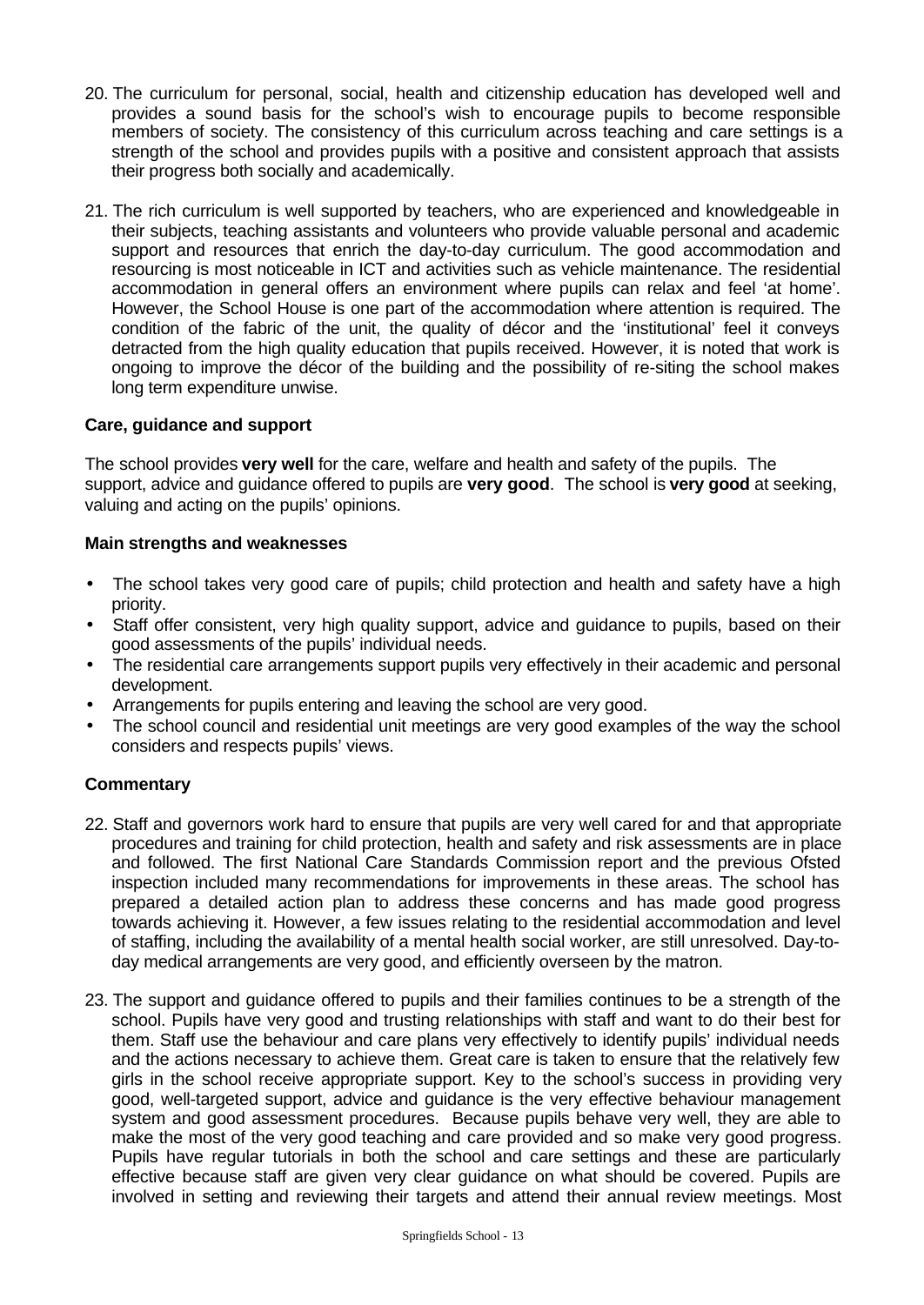pupils use the pupil planners well to evaluate their achievements and problems during the week, so encouraging greater self-awareness.

- 24. The level of care provided by residential care staff is very good and, as a result, pupils' personal and social development is very effectively promoted. The school regularly reviews the number of care staff, which is still relatively low, and now provides comprehensive training for them. A real strength of the school is the very effective communication procedures within and between the education and care teams. These ensure that the needs of the pupils are being met, so helping them to achieve very well. Pupils' academic work is strongly supported in the residential units and pupils are expected and, where necessary, helped to complete their homework. This contributes very well to pupils' progress. Their personal development is also very well promoted through the activities provided and the organisation of the units. Pupils have to earn the right to move from School House, where there are few privileges, through Serenne and Springfields, to Paddocks where they have increasing independence, such as the right to go to the shops unsupervised. Pupils and parents think this is a fair and effective system. The inspection team agrees, although the school should consider reviewing a few of the more formal procedures in School House, such as lining up at meal times, to make clearer the distinction between 'home' and school.
- 25. Staff take great care to make sure that pupils and their families are well prepared for the move to the school and for settling pupils in. Usually only one pupil starts in a week and parents are encouraged to help pupils move in. Existing pupils are given responsibility for looking after new pupils and this is very good practice. There are good links with Connexions for pupils from Year 9. These, together with very good careers education, well planned work experience and college placements, and a good personal, social and health education programme, ensure that pupils have appropriate guidance and are very well prepared for leaving school.
- 26. The school expects pupils to take an active part in making decisions about all areas of school life. The school council - still at an early stage of development - and the daily residential unit meetings contribute very well to pupils' personal development.
- 27. Pupils know that they will be listened to and that their suggestions will be taken seriously, such as when they asked for more activities for girls and improvements to packed lunches and the playground facilities. A recent survey carried out by the local authority showed that pupils are generally positive about the school and that staff dealt effectively with any reported bullying.

# **Partnership with parents, other schools and the community**

The school has **very good** links with parents and the community. Links with other schools and colleges are **excellent.**

# **Main strengths and weaknesses**

- The school's excellent links with other schools and colleges are of great academic and social benefit to pupils from Springfields and mainstream schools.
- The school keeps parents very well informed about school life and their children's progress and achievements.
- Parents think very highly of the school and how it helps their children.
- The school makes very good use of the local community and is highly regarded by it.

# **Commentary**

28. The school's outward-looking, innovative approach to its work has resulted in excellent links with mainstream schools through the post-14 vocational project and Sp.E.L Centre.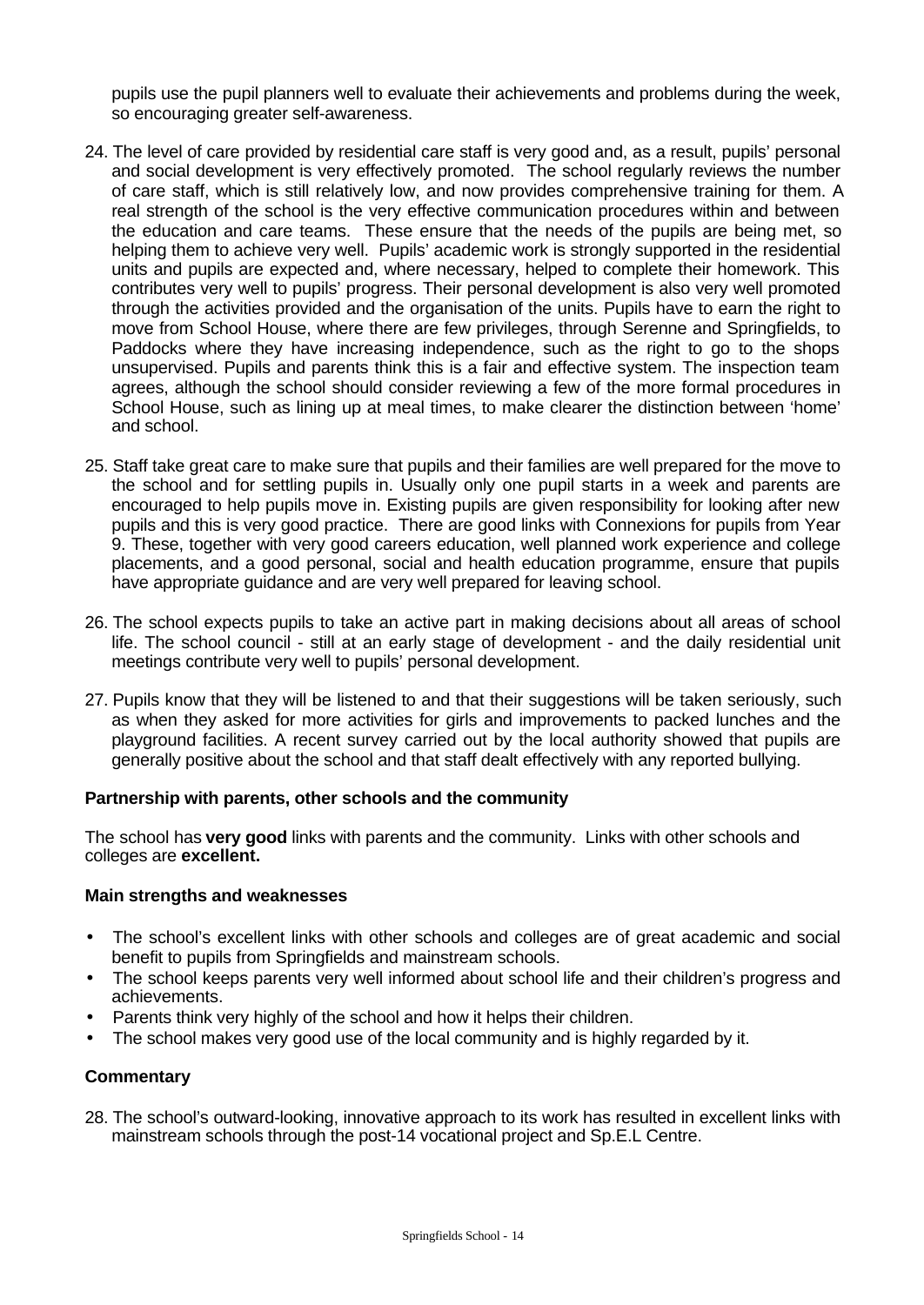The Sp.E.L. Centre was set up by the school to work with primary schools, children and their families to help those children identified as being emotionally and socially immature to succeed in mainstream schools. Pupils attend the Centre for two days a week for ten weeks and are supported by Centre staff in their own schools. In addition, the Centre is an Emotional Literacy resource base, and the specialist teachers and learning support assistants provide expert training and support for staff from other schools in the behaviour management techniques used in the Centre. Local primary schools and parents think extremely highly of this provision, with many reporting dramatic improvements in children's behaviour following attendance at the Centre. The local education authority's Behaviour Support Service has recognised the value of this early intervention initiative and has now taken over the funding of the Centre, managing it jointly with the school. It has been so successful that the LEA is now planning to open another centre, also to be jointly managed by Springfields.

The Vocational Education Centre has been similarly very successful, providing a very highly thought of service to pupils from mainstream secondary schools as well as to Springfields' pupils. The school works very effectively with further education colleges to prepare pupils for leaving school and, particularly, to cater for the needs of those pupils whose placements at the school are not successful. There are, however, no opportunities at present for Springfields' pupils to take part, when appropriate, in lessons at mainstream schools and this is something that the school is keen to develop.

- 29. Parents are provided with very good information about the school, both before their child starts and once they are resident. This is an improvement since the last inspection. The school is committed to involving parents fully in their child's education and they are encouraged to visit or telephone the school at any time. Some help in class and with evening activities, such as the talent show which was held during the inspection, and an increasing number attend events at the school, including the governors' annual meeting. A parents' support group in Trowbridge, organised jointly with Dr Barnados and the NSPCC, is another example of the school's innovative approach to working with parents as well as the pupils. Many families, however, live a considerable distance from the school and cannot visit regularly but, because school staff take the pupils home every Friday, personal contact is assured and this benefits everyone. The school makes very effective use of the recently redesigned 'pupil planners' to let parents know about their child's successes as well as of any concerns about their work and behaviour. Annual review meetings are well attended and the written information within reports is detailed.
- 30. Parents have great confidence in the school; they think that their children are very well looked after both at school and in the residential setting and that they make great progress in both their behaviour and school work. All the parents who attended the pre-inspection meeting and returned questionnaires said that staff expected their children to work hard and treated them fairly and that there was a good range of interesting activities provided. The inspection team fully supports these very positive views. A few parents and pupils were concerned about pupils' behaviour – to be expected given the pupils' special needs – but feel that the school does all it can to stop bullying. Although formal surveys to seek parents' views are not carried out regularly, the school is very good at consulting them informally and taking their opinions into account, for example when they were able to suggest changes to the pupil planner.
- 31. Links with the wider community are very good and include a residential exchange with a school in France, as well as local links. It is very clearly part of the school's mission to provide pupils with a wide range of different experiences that will help them with their learning and personal and social skills, and help them recognise the responsibilities of living in a community. The school has, therefore, developed a high profile in the town and pupils contribute to many local events such as the Calne and Wessex Chamber of Commerce evening, the Great Baton Challenge and the Lantern Parade. The 'Aunties' scheme is very successful in providing volunteers from the community to help pupils with their reading skills. Staff plan all activities very carefully, making sure that the boys' and girls' individual interests are taken into account. One common feature of all the out of school activities is the praise given by organisations and members of the public to the attitudes and behaviour of Springfields' pupils.

# **LEADERSHIP AND MANAGEMENT**

The leadership and management of the school are **very good**. Governors know and support the school **very well.**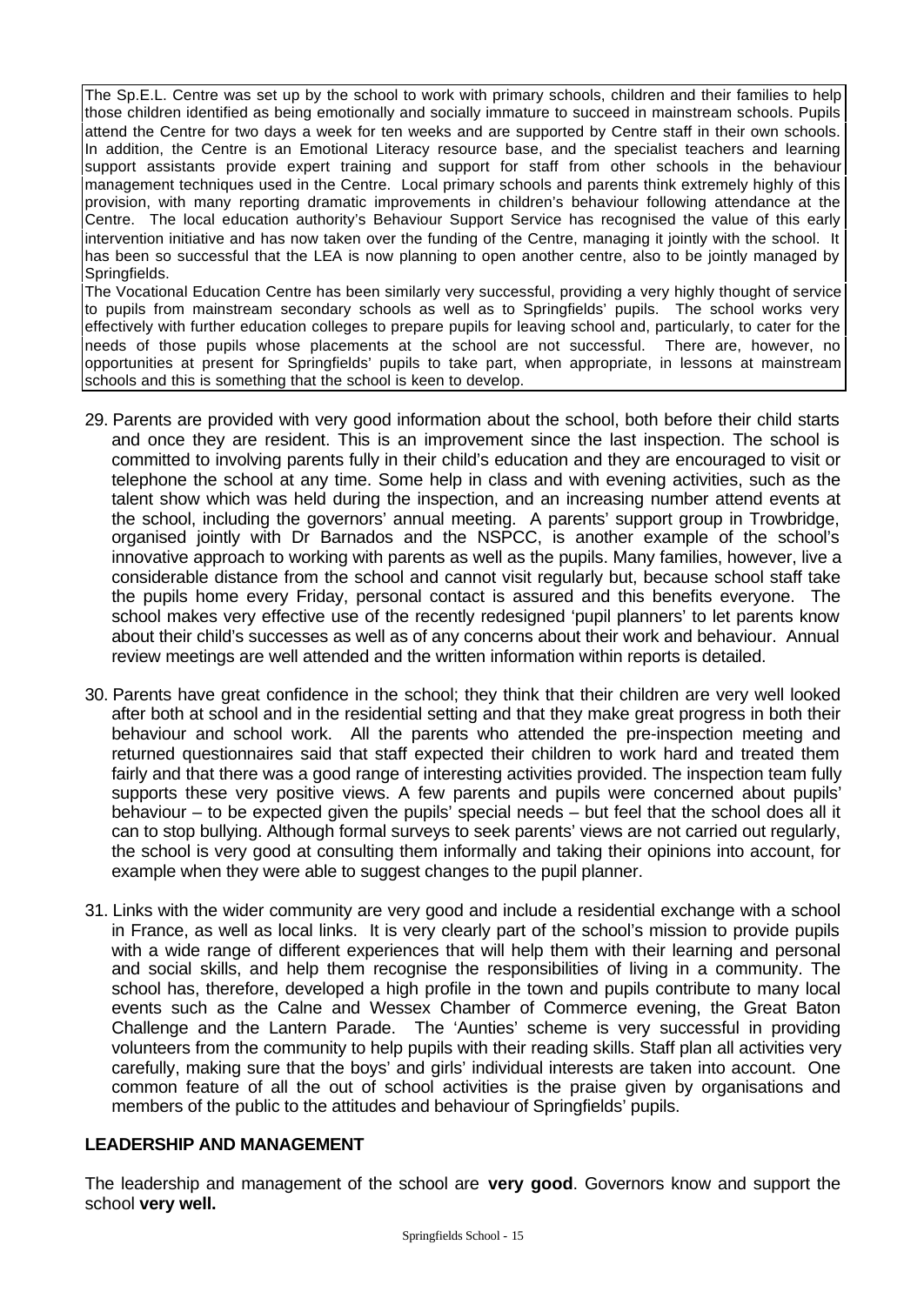## **Main strengths and weaknesses**

- The headteacher's strong leadership and his determination to develop the work of the school are key features of its success.
- The school is ambitious and keen to do its very best for pupils.
- Management systems ensure that the school runs smoothly and links very well with other schools and the local education authority.
- The financial allocation to the school has been used effectively to establish a strong staff team and good resources.
- Governors are very active and play an influential part in the school's development.

- 32. The headteacher has overseen very good improvement in the work of the school since the previous inspection. He is an excellent leader, who is very well respected by governors, his colleagues and the staff from other schools. As headteacher he has ensured that the school has successfully pioneered different approaches to meeting the needs of pupils with emotional and behavioural difficulties and still retained those elements of its work that were effective previously. In his time as headteacher relationships with the local authority have improved considerably and now ensure that the school plays a key role in the development of the authority's provision for pupils with special educational needs. He is very well supported by his deputies and other key staff, who all play a prominent role in the development of the school.
- 33. The school has been innovative in its approach to provide the very best for its pupils. As well as supporting pupils from mainstream schools experiencing emotional and behavioural difficulties, the headteacher, together with the previous post holder actually physically started the vocational project by building the first workshop. Now, through its success, the Learning and Skills Council has supported further development and awarded a large grant that has seen the extension of the project to its present, impressive facility. Equally successful has been the development of the Sp.E.L. Centre, which has been regarded by the LEA as so effective that a similar facility is now planned for elsewhere in the County. The headteacher is also at the forefront of providing support and training for staff of other EBD schools as part of the South West EBD network.
- 34. The calm, purposeful atmosphere in the school is testament to the highly effective management systems in place. Senior staff are visible and follow rigorous monitoring arrangements. The headteacher has a well-established programme for monitoring teaching and one of the deputies maintains effective records for the monitoring and evaluation of pupils' behaviour. As an example of their determination to ensure that behaviour systems are effective, one of the deputies has recently conducted a survey on bullying. The results have been used to inform staff of potential bullies and victims and work is now in place to deal with these difficulties.
- 35. The school uses its financial allocation very well. It makes sure that best value is achieved in its purchases. This is a very good improvement since the previous inspection. Subject and department audits and plans now inform expenditure on resources and staffing. Appointments are made following a careful analysis of need. For example, the appointment of an ICT technician has supported the development of ICT in the school. Additionally the post of a learning support teacher has had a very positive impact on improving the basic skills of pupils.
- 36. Governors are very active in their support and play an important role in the development of the school. The Chair is in regular contact with the headteacher and other governors are frequent visitors. Through their committees and regular visits, they know the school very well. Their visits, a few of which are unannounced, are all recorded and reports are provided for staff. They have every confidence in the work of the school and are keen that it develops as a centre of excellence. The minutes of their committee meetings show their full involvement in all aspects of the school's work.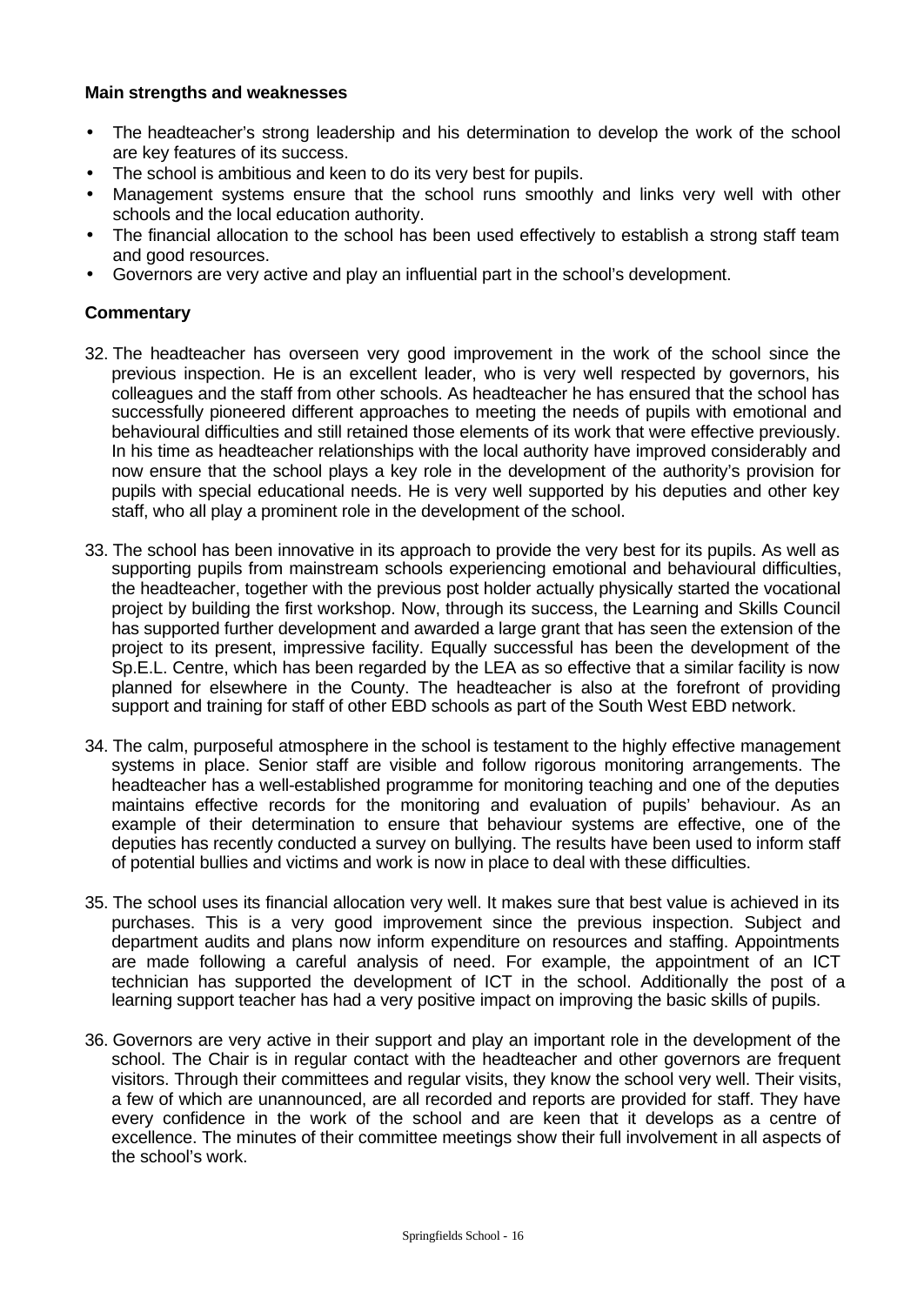# *Financial information for the year April 2002 to March 2003*

| Income and expenditure $(E)$ |         |  | Balances (£)                        |
|------------------------------|---------|--|-------------------------------------|
| Total income<br>1360647      |         |  | Balance from previous year          |
| Total expenditure            | 1383233 |  | Balance carried forward to the next |
| Expenditure per pupil        | 23848   |  |                                     |

| Income and expenditure $(E)$ |         |                            | Balances (£)                        |       |
|------------------------------|---------|----------------------------|-------------------------------------|-------|
| Total income                 | 1360647 | Balance from previous year |                                     | 37066 |
| Total expenditure            | 1383233 |                            | Balance carried forward to the next | 14480 |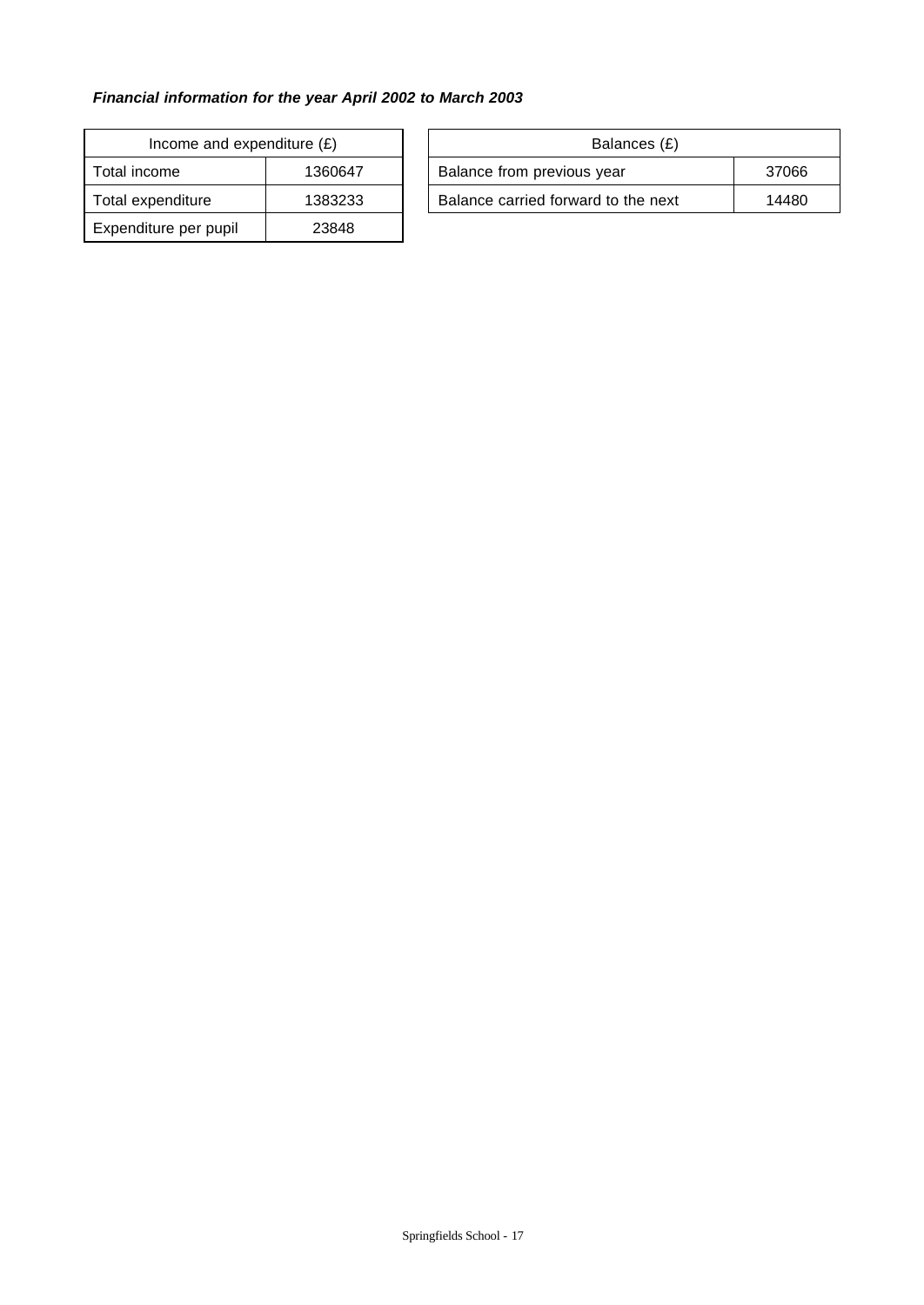# **PART C: THE QUALITY OF EDUCATION IN SUBJECTS AND COURSES**

# **ENGLISH AND MODERN FOREIGN LANGUAGE**

# **French**

It was not possible to observe the teaching of French during the inspection. All pupils in Years 7 to 9 have French lessons. At present, however, this is limited to modules offered in one term of each year. These modules are taught by specialist staff from the local secondary school. The school is seeking to extend these opportunities. In addition, Springfields has a long standing exchange visit with a French school called Serrene in Orleans. Staff and pupils from both schools visit each other every two years. This has provided pupils with valuable first hand experience of the country and the language. Prior to the visit the senior care officer runs a French club in the evenings where pupils are able to experience aspects of the French culture and practise a few simple sentences in French. Work on display in the school includes articles written by pupils describing how much they have enjoyed their experience. The visits make a significant contribution to extending pupils' cultural experiences.

# **English**

*Seven lessons were observed. In addition there was a detailed scrutiny of individual pupil progress through work samples and teacher records.*

Provision for English is **very good**.

## **Main strengths and weaknesses**

- Teaching is very good, giving careful attention to pupils' individual needs.
- Pupils enjoy the subject, respond well in lessons and progress very well over time.
- The development of speaking and listening skills is given a high priority in English and other subjects of the curriculum.
- Pupils do not achieve as well in their written work as they do in reading, speaking and listening.
- Prompt attention is paid to those pupils requiring specialist support in literacy skills and they progress very well as a result.
- There are very good links between English and other subjects such as personal, social and health education.
- Leadership in English is very good but not enough time is allowed for the co-ordinator to monitor the teaching of writing skills in other subjects.

- 37. The previous inspection report identified teaching as good. It is now routinely of a very high standard. Lessons are very well planned and delivered, with pace and clear learning objectives. Teachers have a very good rapport with pupils and use this to ensure that pupils maintain good standards of behaviour in lessons which, in turn, assists them in persevering with tasks and producing good quality work. Many pupils lack confidence in reading and writing. However, sensitive support in listening to pupils' views and producing written responses gives pupils the security to attempt tasks they might otherwise avoid. In a very good lesson on poetic conventions, the teacher used a quiz, discussion and worksheets to encourage pupils to revise concepts such as alliteration, simile and metaphor. A parallel group, working with the special needs coordinator, used the Internet to identify key vocabulary associated with 'fencing' and finished with a video excerpt from a 'James Bond' film, which placed the words in context.
- 38. Pupils indicate that they enjoy English as a subject and this is reflected in the very good progress made. This is apparent in the results of those pupils, who have been in school for over a year. By the time they reach fourteen their results in English standardised tests are much better than those of similar schools nationally. Similarly, continued very good teaching saw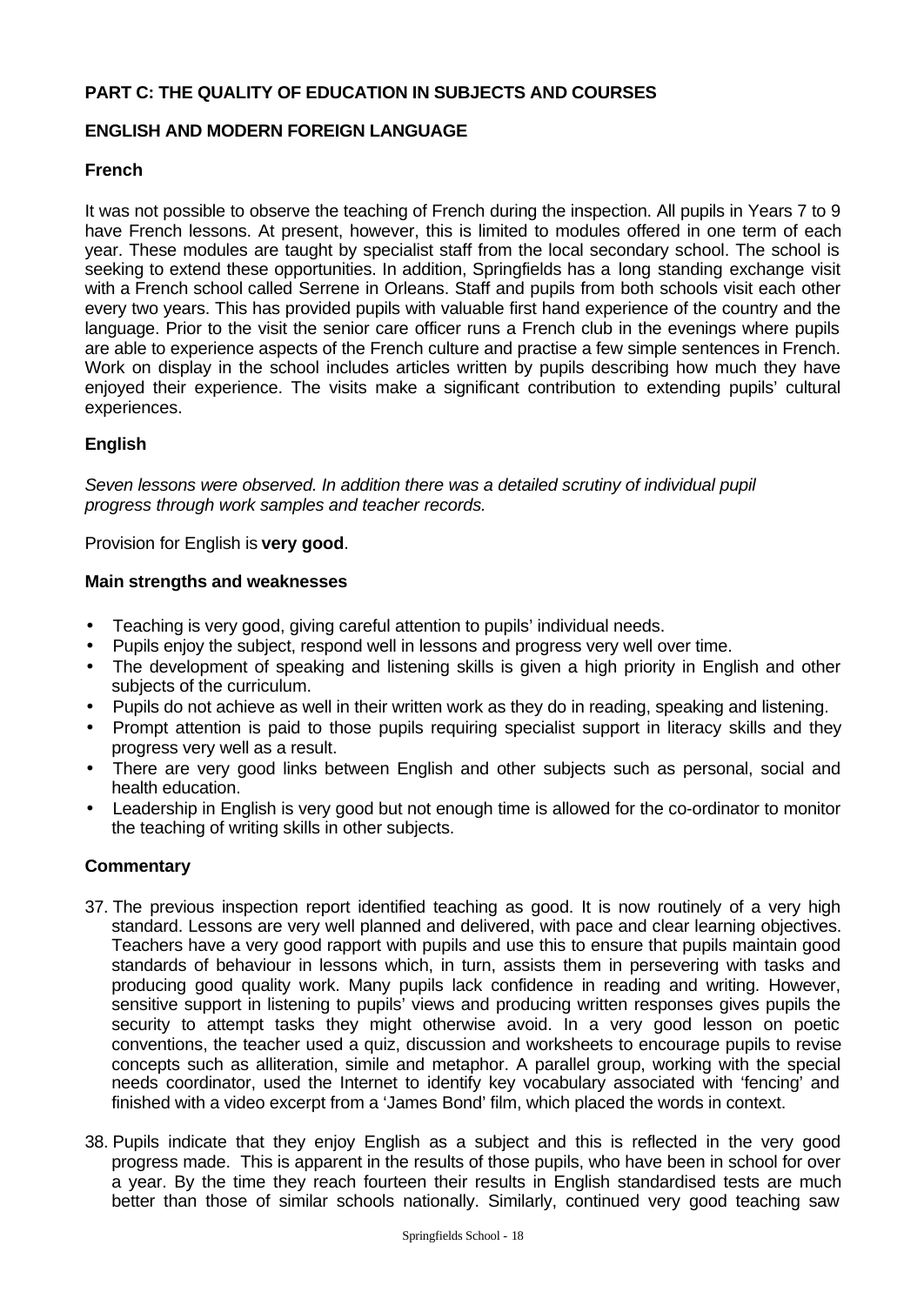pupils last year gaining a 'D' and an 'E' grade in GCSE English and 7 gaining the entry level certificate.

- 39. Pupils who experience severe difficulties with reading and spelling receive very prompt support during their first year at the school. This continues, as and when appropriate, and means that these pupils also achieve very well. Individual education plans and teacher records show good or very good progress for pupils who start at Springfields with low confidence and literacy skills. This, again, is an improvement since the last inspection.
- 40. Pupils' progress in speaking and listening throughout the school is impressive. Many pupils arrive unable or unwilling to listen carefully and express themselves coherently. As the result of good attention to these skills in all lessons, they develop well in taking turns to speak, using appropriate vocabulary and speaking in public. These skills transfer well to the boarding settings where pupils become confident in meeting visitors, talking about themselves and venturing opinions and ideas.
- 41. This very good progress is not so obvious in written work, where a reluctance to express themselves in writing remains with pupils for longer. The effect of this reluctance is that pupils, including the higher attaining ones, do not produce extended written work with a vivid vocabulary. The school has identified this difficulty and is constantly seeking to develop effective strategies to improve this aspect.
- 42. English lessons contribute well to the personal and emotional development of pupils. This was evident in a very good lesson dealing with death and dignity. The respect paid to pupils' views and feelings was an important element of the lesson and involved the pupils all the more by relating closely to them as individuals.
- 43. The improvement in English results largely from the very good leadership provided by the English co-ordinator. She presents a very good role model in her relationship with pupils, the precision of her work and the careful attention she pays to individual needs. Progress is recorded well and individual targets discussed regularly with pupils. However, National Curriculum levels are often too large a step for lower ability pupils and not enough work has been carried out to refine the targets set using national schemes that are currently available to record the progress of such pupils. This is not helped by the fact that too little time is allowed for the co-ordinator to work with other staff in the development of English skills across the full range of subjects. Resources and library provision have both improved significantly over the past few years.

# **Language and literacy across the curriculum**.

Reading and speaking and listening skills are well supported in the teaching and learning of other subjects. In many lessons seen during the inspection pupils were fully engaged in discussions, all able to make valued contributions. Pupils have made improvements in their writing skills but more work needs to be carried out to find ways of encouraging longer and fuller pieces of writing in subjects such as history, science and religious education.

## **MATHEMATICS**

*Five lessons were observed, pupils' work and planning documents were scrutinised and a discussion was held with the mathematics co-ordinator.*

Provision for mathematics is **very good.**

#### **Main strengths and weaknesses**

- Pupils' achievements are reflected well in their examination successes.
- The teacher has high expectations for pupils' achievement and sets tasks that challenge them.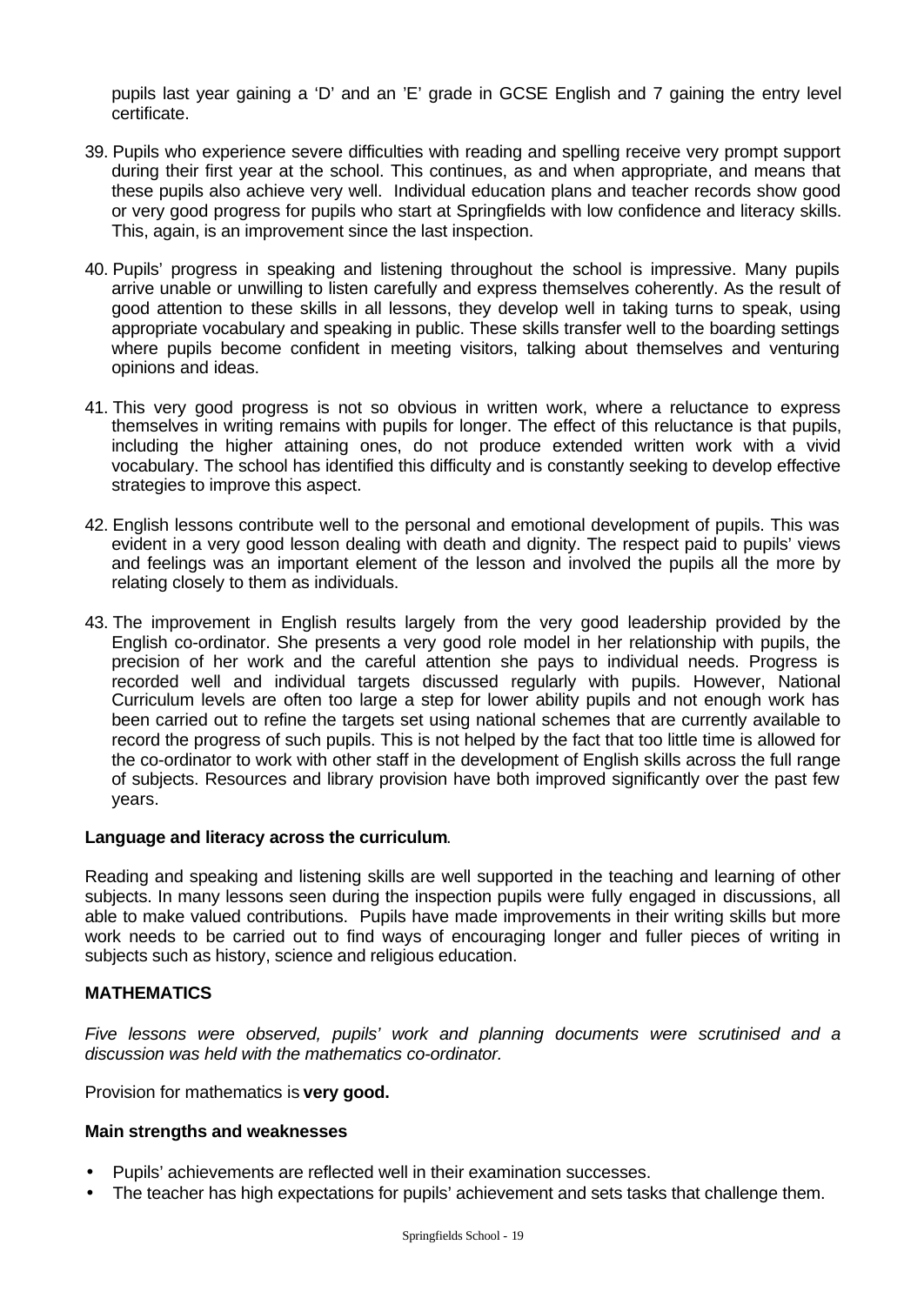- Lessons are consistently well planned and structured.
- Mathematics is well led and managed.
- Pupils' achievement is carefully assessed and recorded but for a few lower ability pupils the steps of assessment are not small enough to indicate and encourage further progress.
- While not formally planned as part of the teaching of other subjects, mathematics skills are practised in many of them.

# **Commentary**

- 44. Pupils in Years 7 to 9 progress and achieve well and pupils in Years 10 and 11 progress and achieve very well. Standards have been maintained from those reported at the time of the previous inspection. Pupils each year have achieved well in GCSE and entry level certificates. Last year five pupils passed GCSE and almost all passed the entry level certificate.
- 45. Teaching is good for the younger pupils and very good for older pupils. In a good lesson for Year 7 pupils, they had to convert one metric unit into another. The task, although challenging for pupils, was achieved by most because the teacher had thoughtfully structured the lesson and deployed the teaching assistant well to support a pupil who needed particular help. Similarly in a very good lesson for older pupils undertaking a course leading to GCSE, pupils were very well challenged by the task of collecting and presenting data to make comparisons between different newspapers, such as the number of pages and costs. Very good relationships and tight organisation enabled all the pupils to achieve the ambitious objectives of the lesson.
- 46. The structure of lessons successfully keeps pupils on task and learning. There is usually a warm up activity and a main part of the lesson followed by a very effective summing up. A variety of resources sustain the pupils' interest and the lessons are broken into a series of shorter tasks to enable the pupils to concentrate better. Pupils are kept fully involved in the learning process. For example, at the end of each lesson, the teacher carefully explains to pupils what points she has awarded and what they could have done to perform better.
- 47. The subject is taught exclusively by the mathematics teacher, who has very good subject knowledge. She leads the subject very well and is ambitious that pupils achieve as well as possible. Information and communications technology is used appropriately and other good resources have been acquired. Assessment is good and careful records are kept of pupils' achievement. However, for the less able pupils more finely graded assessments would be more helpful and enable pupils' small steps in progress to be more readily demonstrated.

# **Mathematics across the curriculum**

The teaching of mathematics across the curriculum is satisfactory. Mathematics skills are taught in other subjects such as careers education, physical education and science. However, mathematics skills are not systematically and formally built into the planning of these other subjects.

# **SCIENCE**

*Judgements are based on five lessons seen, scrutiny of the work previously undertaken by pupils and the records of the science co-ordinator.*

Provision for science is **unsatisfactory**.

#### **Main strengths and weaknesses**

- The recording of pupils' achievements is unsatisfactory.
- Lower ability pupils in Years 10 and 11 are not offered appropriate levels of external accreditation to record their achievements.
- Teaching fails to ensure that pupils are making sufficient progress in their learning.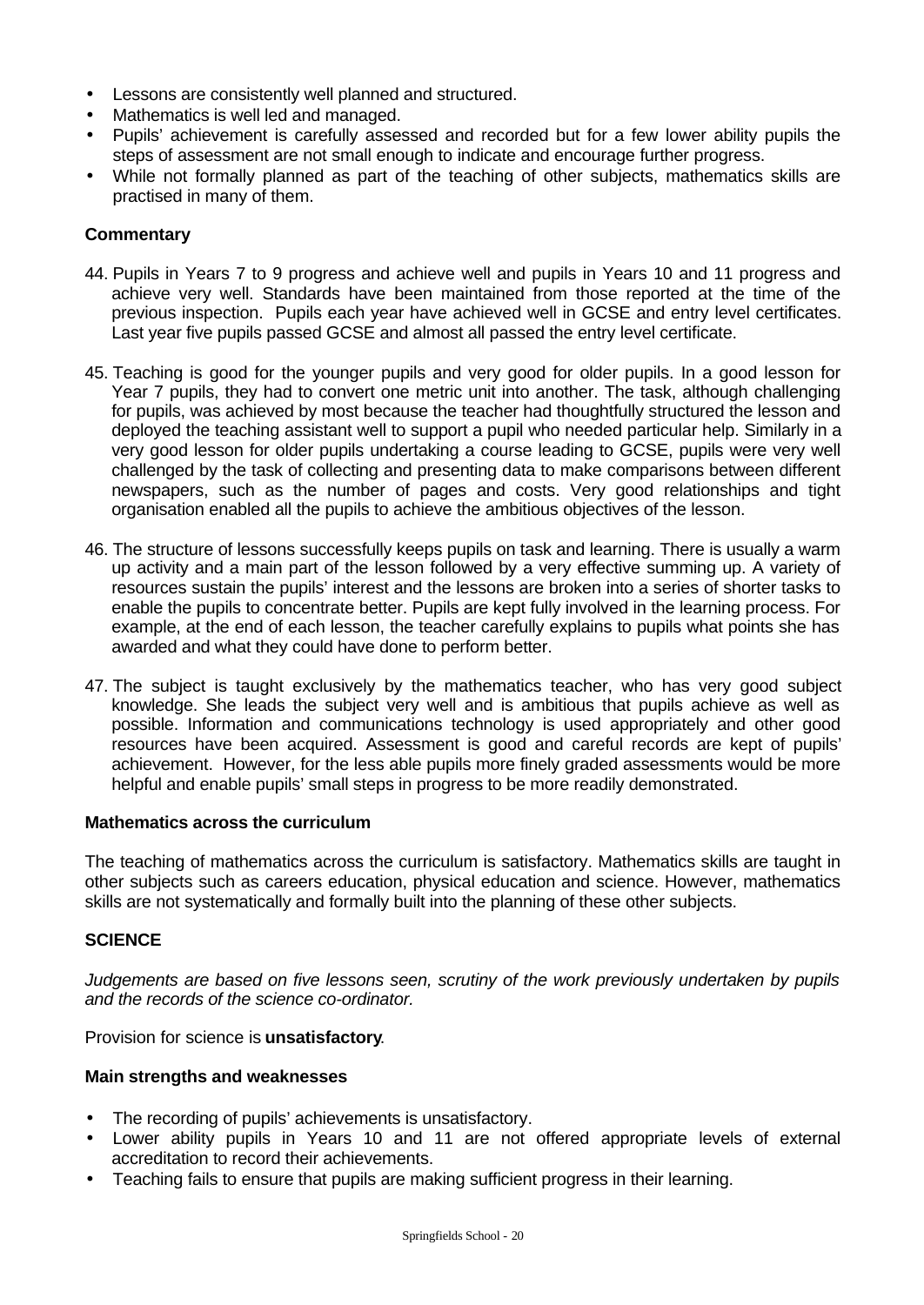- The subject leader displays a good depth of subject knowledge but his leadership of the department is weak.
- Homework is used effectively.

# **Commentary**

- 48. The quality of provision has not been maintained since the previous inspection, when it was judged to be a strength of the school. Pupils' achievements are not recorded well and as a result the teacher is not clear how well pupils are learning. Although higher attaining pupils have previously achieved passes in GCSE science a scrutiny of pupils' current work indicates that this will be unlikely in future years. In addition, lower attaining pupils are not offered the chance to have their achievements in science recognised through examinations. For example, last year there were no entries for the entry level certificate.
- 49. The teaching of science is unsatisfactory. Part of the reason for this is the unsatisfactory application of the school's behaviour management strategies and the planning of lessons is weak. The aims of what pupils will learn in lessons are unclear. For example, in a Year 8 lesson observed, although pupils showed a willingness to follow instructions it was not clear why they were doing certain tasks because the teacher had failed to set learning objectives for the session. The planning for the lesson also failed to allow for the different ability levels in the group. During the inspection there were lessons seen where the teaching was satisfactory, pupils' behaviour satisfactory and tasks were presented to most pupils in a way that they understood. However, teaching was no more than satisfactory because pupils are not challenged by the tasks and their rate of learning is slow.
- 50. Although the subject leader displays a good level of subject knowledge, leadership and management of the subject are unsatisfactory. Plans for what each year group will learn and how pupils' skills and knowledge will be developed as they move through the school are not well established. There is no reference in planning to what pupils know or how their individual needs will be met through the work they will be asked to complete. Because of this, pupils often lose interest in lessons and concentration and behaviour often deteriorates in lessons.
- 51. Resources and accommodation in science are satisfactory, but there is only limited technical support available for the teacher. Homework is set effectively after most science lessons and often pupils are asked to carry out simple science related investigations in the residential units.

# **INFORMATION AND COMMUNICATION TECHNOLOGY**

*Four ICT lessons were seen and the use of ICT in the teaching of other subjects was considered*.

Provision for information and communication technology is **very good**.

# **Main strengths and weaknesses:**

- Pupils have very good opportunities to take examinations.
- Standards of teaching are very high, which enables pupils to develop skills in a wide range of applications.
- Pupils' coursework is of a high standard with very good emphasis placed on presentation.
- The resources and the staffing for ICT are very effective and support the development of the subject well.
- ICT is used well in many subject areas, although in a few it could be made more use of.
- 52. Pupils achieve very well throughout the school. Years 10 and 11 pupils undertake examinations in GNVQ units. This is a very suitable course for pupils as it offers them the opportunity to undertake coursework and take examinations at the end of each module at different times during their school career. In addition it provides the opportunity to repeat modules should pupils be unsuccessful.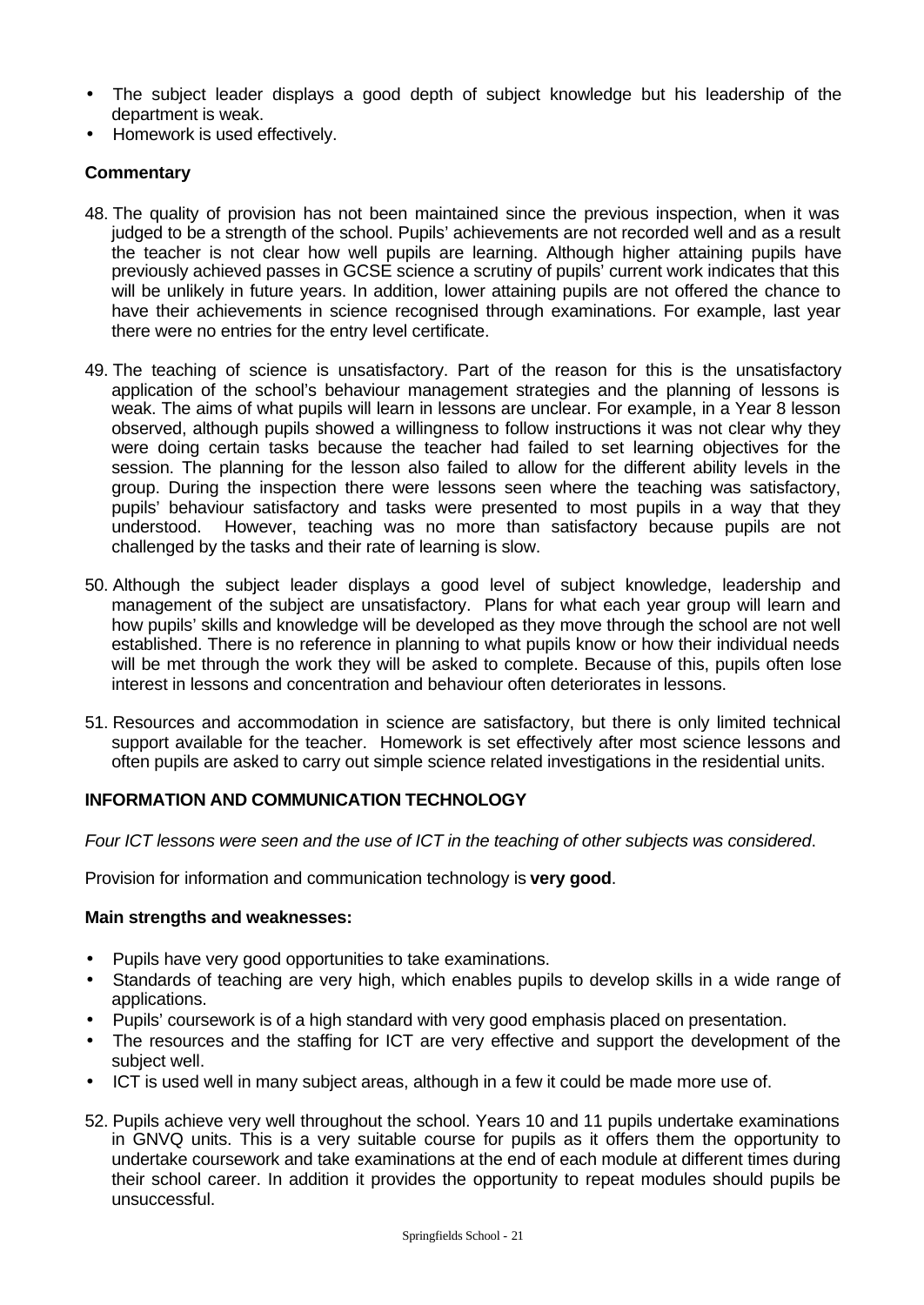- 53. The high standards of teaching are supported by the excellent planning of the teacher, who ensures that there are clear learning objectives for each module of work. A major strength of her effective teaching is the high standards she sets for the presentation of pupils' work. This was evident in a Year 11 lesson observed where the teacher insisted on all aspects of the project work being of a similar high standard. Marking shows that whilst accepting the efforts of pupils, she is very helpful in pointing out how their work can be improved. It is through this that pupils are able to develop their skills. Pupils' coursework is very well presented and shows that pupils have developed very good skills in the use of a wide range of applications.
- 54. The high quality facilities for ICT include computers being available in each classroom and within the residential units. All computers are networked and this enables pupils to log on and access their own files in most areas of the school. Pupils can, therefore, during the evenings use the computers to access their homework and complete work. Although, this is well supported by care staff, the school recognises that many care staff require further training to enable them to be of greater assistance in supporting pupils in using computers.
- 55. The work of the ICT technician plays a very important part in maintaining the school's ICT network. In addition he is able to work individually with pupils undertaking projects. The high quality of coursework includes very good presentations using a commercial package, which is now being well used by the school in their reception area to show visitors aspects of the work of the school. The ICT suite is well set out and contains up to date equipment that is well used and looked after by pupils.

# **Information and communication technology across the curriculum**

56. There is good use of computers in English, where pupils complete assignments from hand written drafts. Again care is taken to ensure that presentation is of a high standard. In other subjects, although there is satisfactory use of computers in most, there is scope for further development of the skills of staff to assist them to develop those of pupils further.

# **HUMANITIES**

# **History and geography**

*During the inspection three lessons were seen but there is insufficient evidence to make an overall judgements about these subjects.*

- 57. Geography and history are taught during Years 7 to 9. In geography, pupils study the British Isles and the growth of settlements and villages. They can distinguish between different types of settlements, for example, a market town and an industrial town. Pupils have good attitudes to geography, linked to the teacher's high expectations for them to achieve and behave well. The practical approach taken by the teacher is successful in generating pupils' interest in the topics being covered. For example, in a good Year 7 lesson pupils made good progress in understanding the differences between "Nucleated" "Dispersed" and "Linear" settlements.
- 58. In history, planning is good and linked to the National Curriculum and pupils are given the opportunity to learn the key skills for the subject. In Year 7 pupils learn about the tactics employed by the Roman army in putting down the uprising led by Boudicca. In a lesson seen the teacher very effectively used a video clip and a map to go through the battle sequence, enabling the pupils to understand why and how the disciplined Roman soldiers defeated a much larger force. Pupils in Year 9 are learning about the horrors of trench warfare in World War 1. They contributed enthusiastically to a discussion of life in the trenches and are able to identify why and how they were built.

# **Religious Education**

*Two lessons were seen and pupils' work and teachers' records were scrutinised.*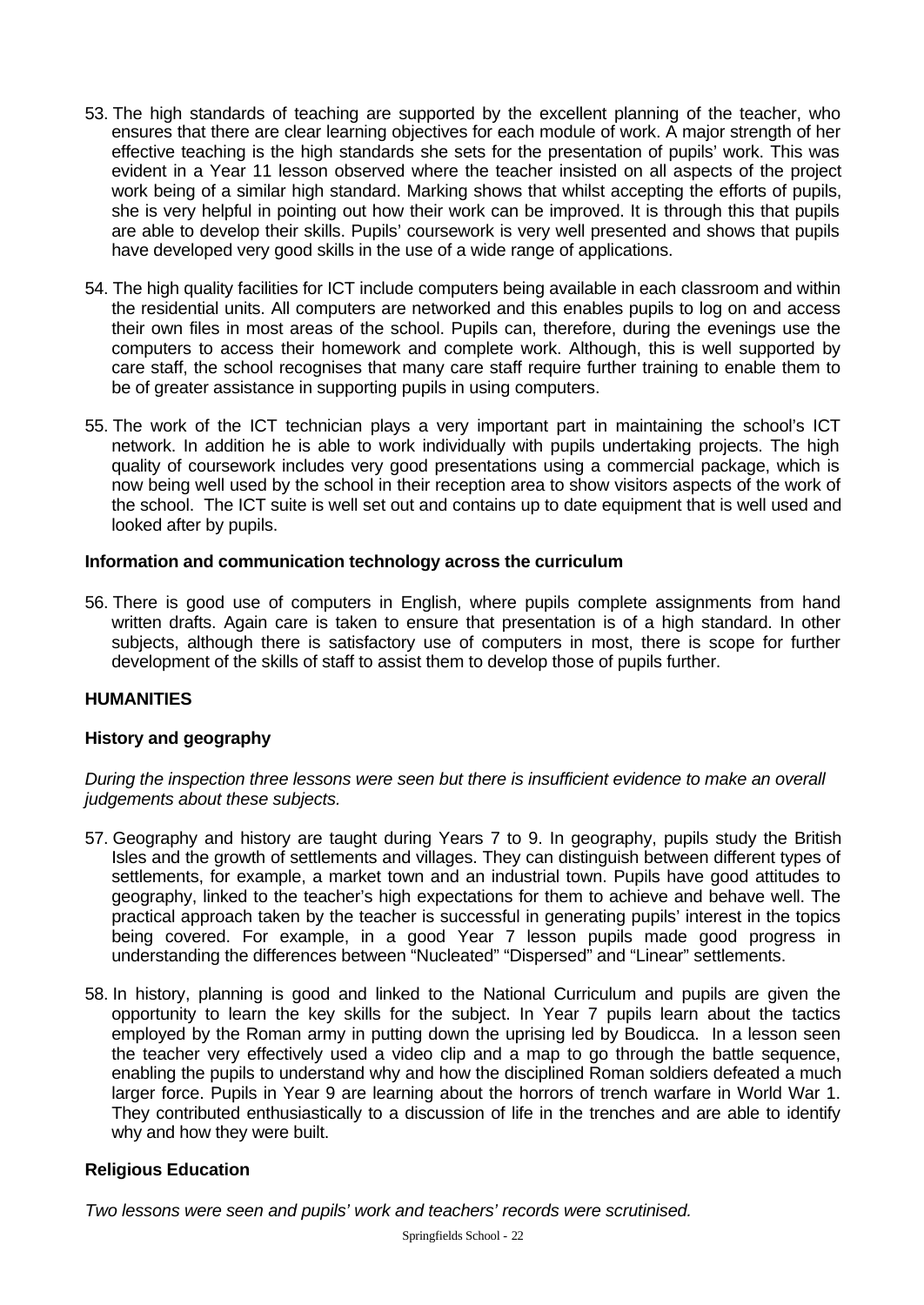Provision for religious education is **good**.

# **Main strengths and weaknesses**

- Pupils achieve well in their understanding of a range of faiths and issues such as prejudice, personal responsibility and marriage.
- Teaching is very good and based on very strong teacher-pupil relationships.
- The subject is well resourced and lessons supported by a wide range of stimuli.
- The curriculum deals thoroughly with a wide range of faiths, including Christianity.
- Not enough opportunities are available to meet representatives of the faiths studied.

# **Commentary**

- 59. Pupils progress well in their study of religious education. They have good opportunities, through discussion and role play, to explore issues such as marriage in Islam, as well as touching, drawing and using the artefacts linked to a wide range of faiths. In addition, they are able to experience lessons that relate to both the understanding of religion and learning from it. Skills such as curiosity, enquiry, self-awareness and commitment develop well, as is required within the locally agreed syllabus.
- 60. Teaching in religious education is characterised by pace and a rich range of stimuli, including television and video clips, games, role play and the good use of artefacts. For example, a very good lesson on Gandhi started with a short clip from the film, encapsulating his death and the early hardships he suffered. The teacher then effectively drew out an impressive number of points that pupils had noticed which contributed to a pen portrait of this famous Hindu. Along the way issues such as apartheid, Nelson Mandela and racial discrimination arose naturally and were fully explored by the group. Pupils also felt confident enough to talk about their own religious beliefs and racial experiences which increased the relevance of the lesson. By the end of this session it was clear that pupils have developed a good sense of identity and an ability to discuss sensitive issues relating to themselves and the beliefs of others.
- 61. The subject is well led and managed. Good planning ensures that pupils are able to study a good range of religions, although contacts pupils are able to make with representatives of these faiths is limited. There are currently too few opportunities to visit places of worship or meet members of other faiths. The religious education curriculum is complemented by a regular programme of assemblies that feature religious elements.

# **CREATIVE, AESTHETIC, PRACTICAL AND PHYSICAL SUBJECTS**

# **Design and Technology**

## *Although two lessons of design and technology were observed there is insufficient evidence to make a judgement on the provision for this subject.*

- 62. In a food technology lesson, for pupils aged 13 to 14, pupils practised the basic procedures to make a healthy snack bar. The busy, active lesson was well structured and the roles of the teacher and the teaching assistant were clearly indicated in the planning. Pupils were pleased with what they had made and proudly showed their mixtures to each other. The pupils successfully learned how to make a basic recipe, estimated how long each stage of the recipe would take and knew the characteristics of the mixture they were making.
- 63. In a lesson using resistant materials, also for pupils aged 13 to 14, pupils practised making a dowel joint using tools correctly and safely. The teacher and the teaching assistant successfully encouraged pupils to achieve good quality work by sensitive comments such as, ''This looks as though you rushed it a little bit - it's not quite straight.'' The lesson was well planned and structured and the pupils responded with enthusiasm and attentiveness.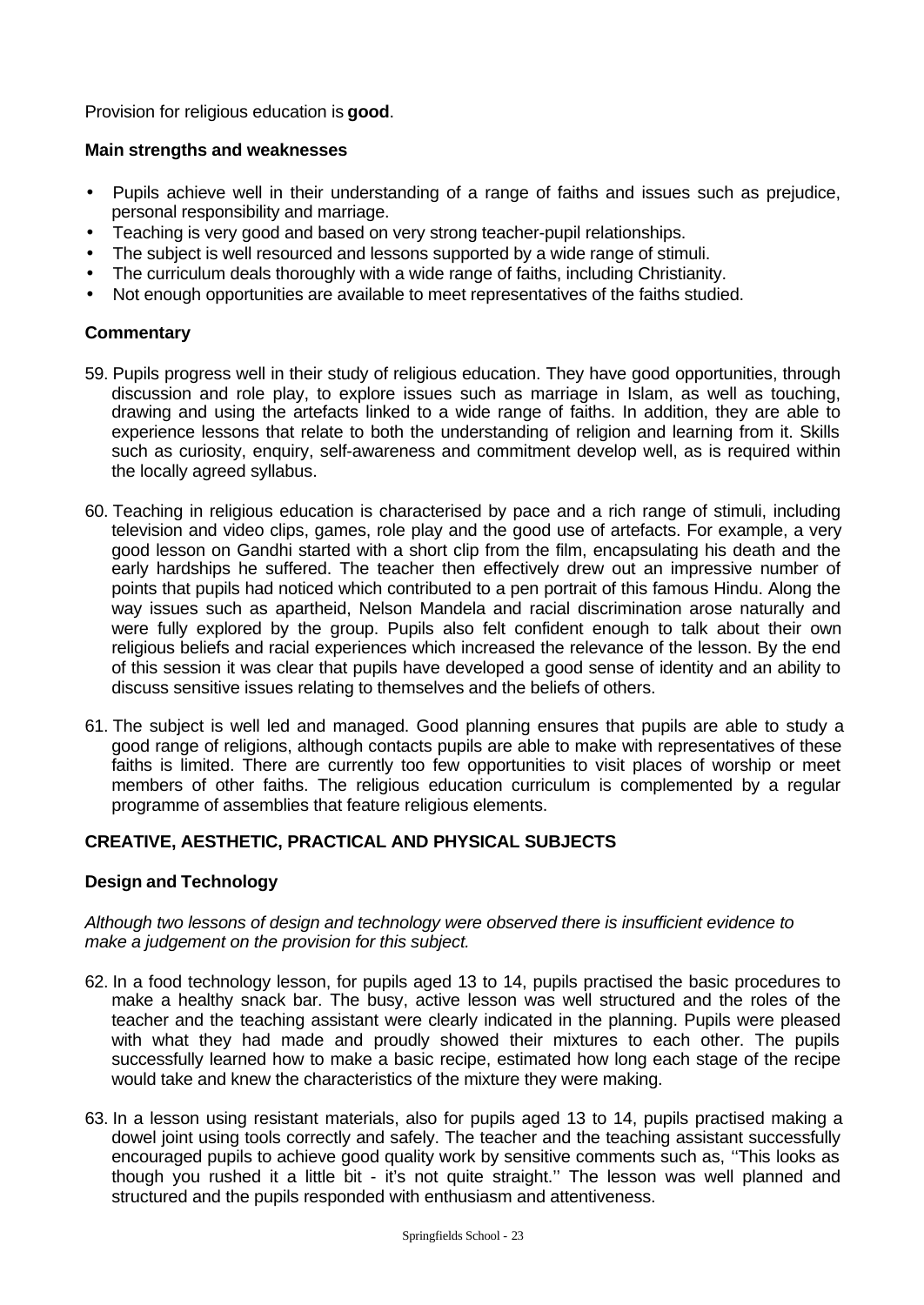# **Music**

*There is insufficient evidence to make an overall judgement on the provision for music.*

- 64. In a well planned lesson for pupils aged 11 to 12 on appraising music and fitting it into themes, a good variety of resources including a video and a compact disk were used which captured pupils' attention well. A series of short activities helped to maintain pupils' interest and the good pace of the lesson and crisp organisation of the teacher enabled pupils to progress well. Pupils were able to understand how music can reflect a time or place and consider how the intended purpose of a piece of music can effect the way it is created.
- 65. In a lesson for pupils aged 13 to 14, similarly clear planning gave the lesson a good structure. A school 'Auntie'\* provided valuable support, particularly for one pupil who found the task difficult. Pupils were able to control sounds made by tuned and un-tuned instruments and worked together well when practising their compositions of sound effects and music to accompany a story they had previously written.

\* Elderly members of the local community who come into school and support pupils in activities such as this and listening to pupils read.

# **Art**

*Three lessons were observed, pupils' portfolios and displays of work were scrutinised, planning and other documents were examined and a discussion was held with the art co-ordinator*

Provision in art is **good.**

## **Main strengths and weaknesses**

- Pupils' achievement is good and good GCSE grades have been obtained by a few pupils in recent years.
- Patient, persistent teaching encourages pupils to extend their individual skills.
- The teacher's expectations of behaviour and achievement are consistently high.
- Flower arranging work extends and complements work in art lessons.
- The use of research books and materials is appropriately encouraged but the literacy levels of the texts are often too high for lower ability pupils to understand.

- 66. Pupils progress well and show good achievement in their ability to use a range of materials for drawings, paintings and artefacts. Older pupils aged 15 to 16 can choose to do art General Certificate in Secondary Education (GCSE) as an option course and the few who have done this have achieved good grades. Last year these included a B and C. In the previous report, art was judge unsatisfactory. As provision is now good progress since the previous inspection has, therefore, been very good.
- 67. Pupils progress and achieve well because they are taught well. For example, in a lesson for pupils in Year 8, the teacher patiently but persistently encouraged pupils and as a result each progressed well in drawings based on an African artefact or photograph. She effectively reinforced the main points of what the pupils had learned towards the end of the lesson. In a GCSE option lesson, in which pupils were making drawings and paintings based on Surrealist images, again the teacher encouraged and challenged pupils well through questioning them and making suggestions about their work.
- 68. Lessons in art are well structured, having an introduction highlighting the learning objectives, a main part of the lesson and a useful session towards the end which often involves pupils showing their work and the teacher reinforcing the key teaching and learning points of the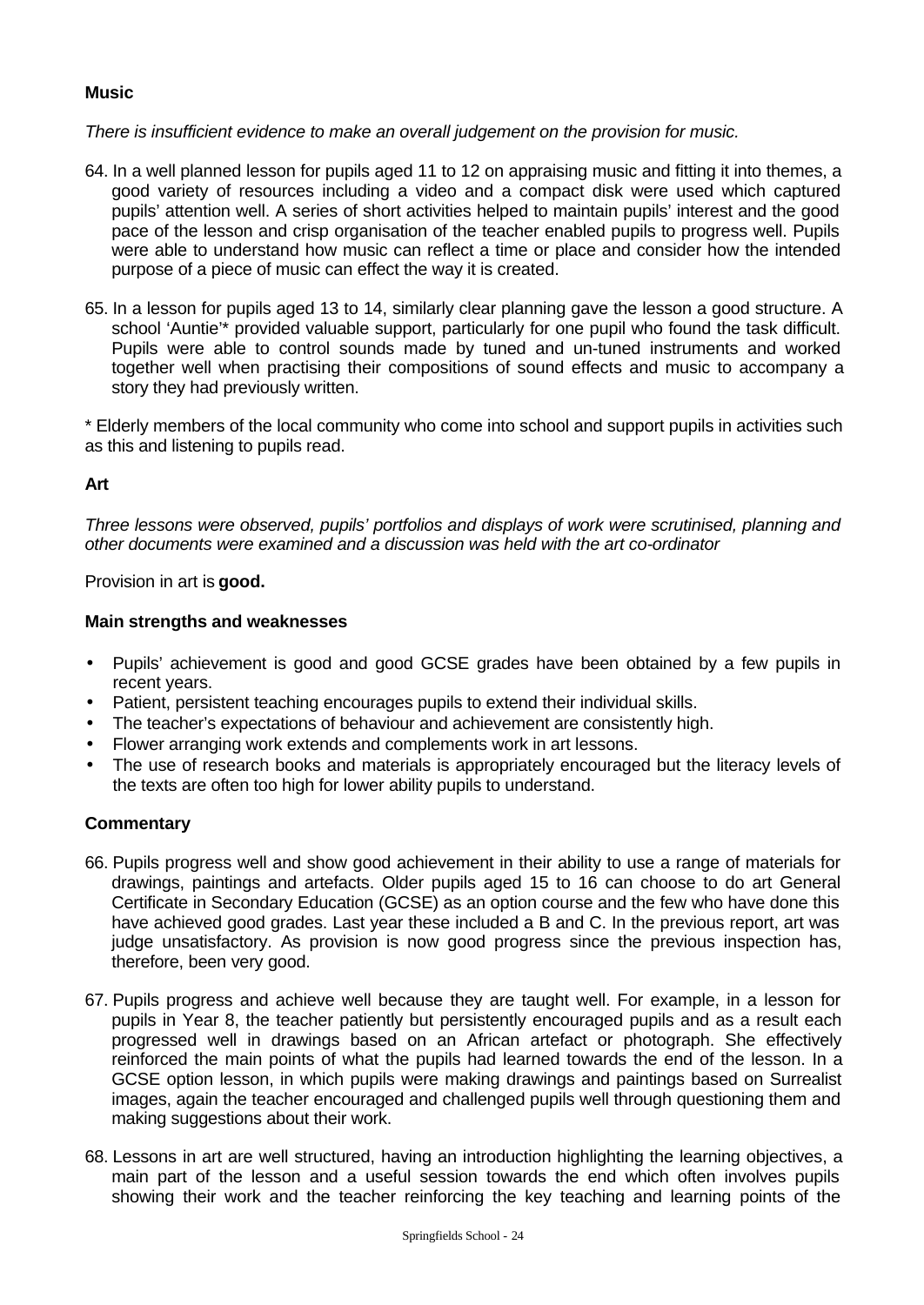lesson. Pupils show interest in the subject and their confidence grows because of the individual support that is given by the teacher. Pupils are appropriately given research tasks but these need to be supported by such structures as key word list where the reading level of the text is too high for lower ability pupils.

- 69. The art co-ordinator is the only teacher of art and leads and manages her department well. Her planning is systematic and clearly indicates what the pupils will do and what they will progress to next. Lesson evaluations and careful annotations of pupils' work are used well by the teacher to inform the planning of future lessons.
- 70. Art work is effectively complemented by the work of a senior member of the residential care staff, who offers an option course in flower arranging. High quality displays are on display from these sessions and there are plans to develop this work further to enable pupils to achieve examination success. Pupils involved show great pride in their finished displays. Pupils also have good opportunities to choose pottery and basic craft sessions as part of the evening activities.

## **Physical education**

*Three physical education lessons were observed, a video of pupils taking part in gymnastics seen and records, including the department handbook, were scrutinised*,

The provision for physical education is very good.

#### **Main strengths and weaknesses:**

- Pupils achieve very high standards in a wide range of activities.
- Planning for lessons and methods to check on pupils' progress are excellent.
- The excellent curriculum and additional activities ensure that pupils can take part in many different sports.
- The subject leader is very enthusiastic and ambitious to develop the subject further.
- Achievements in physical education play an important part in pupils' personal development.

- 71. Pupils enjoy taking part in physical education lessons. They work hard and as a result they develop their skills well. For example, in gymnastics pupils have developed skills both in floor movements and vaulting. In a video seen of the presentation of their achievements to staff and other pupils, examples were observed of pupils performing head and hand stands and completing somersaults and handsprings over vaulting boxes. In basketball pupils have developed a good understanding of the techniques required for shooting and passing the ball and are able to make use of these in game situations.
- 72. Teaching is very good and based on very effective planning. Lessons always have a clear structure, which includes warn ups, periods where skills are developed and game and fun activities to end a lesson. Clear objectives for learning are emphasised and activities and skills to be developed are based on previous work. The department's handbook gives very detailed information on all activities that are covered and health and safety procedures that are important for each aspect.
- 73. Pupils take part in an excellent range of activities. Sports and activities covered in lessons are very well complemented by additional activities that take place in the evenings and during Friday club. In addition outdoor education weeks and a football tour extend pupils' experiences further.
- 74. Pupils have been very successful in team sports. During the last year they have won football, basketball, cricket and triathlon competitions. Success in the triathlon was the result of a very determined training programme undertaken by the pupils involved. The football trophy was won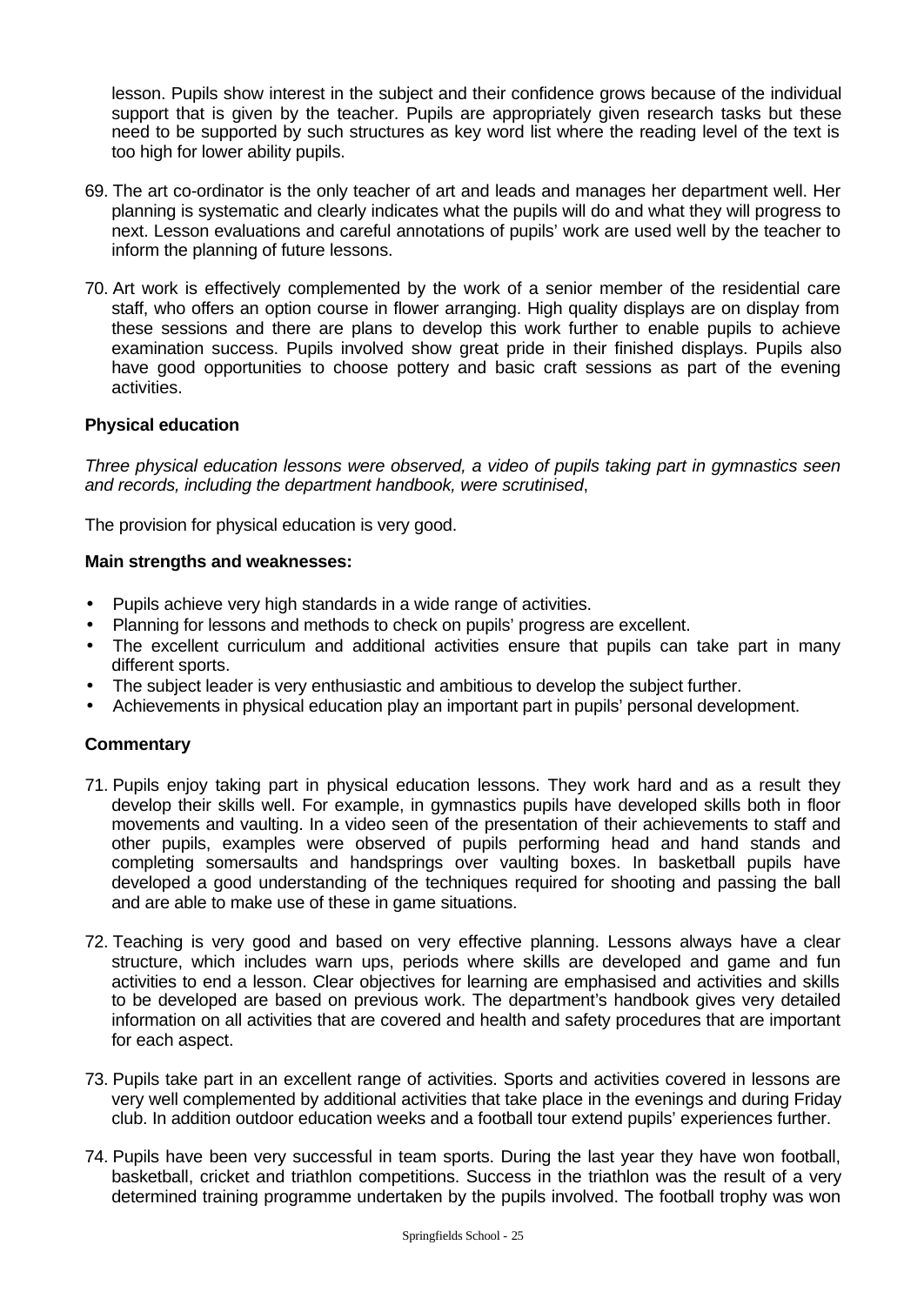in a final played at the local professional club's ground and photographs show this occasion had been a major event in the life of the school.

- 75. Pupils gain considerably from their participation in sporting activities. Their moral and social development is promoted well by the expectations of each activity. Pupils respond very well to the challenges. As an indicator of this the head of a local outdoor education centre has written to the school to congratulate the pupils on their attitudes and behaviour on a recent trip. Pupils themselves are delighted with their successes and in their responses to inspectors' questions about life at the school many referred to the opportunities they have to achieve in sporting activities.
- 76. The subject is very well led and managed. The subject leader's enthusiastic approach motivates the pupils to work hard and do their best. His emphasis on encouraging pupils to evaluate their own performances is very effective. He is ambitious for the future development of the subject and his plans for Sports College Status are well supported by the headteacher and governors.

# **PERSONAL, SOCIAL AND HEALTH EDUCATION AND CITIZENSHIP (PSHCE)**

*Two lessons were observed together with one tutor period. Additionally, curriculum planning for PSHE and citizenship were considered, together with samples of pupils' work and discussions with both staff and pupils.*

Provision for personal, social, health and citizenship education is **good**.

#### **Main strengths and weaknesses**

- There is a well thought out curriculum, which adds to the personal development of all pupils.
- The subject is well co-ordinated and teaching is imaginative and stimulating.
- Good links exist between lessons in class and the work of the residential units, providing a twenty-four hour approach to all aspects of PSHCE.
- Work within tutor groups makes a strong contribution to this subject.

- 77. The curriculum for PSHCE is very detailed and addresses all relevant issues, including sex and drug education. Pupils in Year 7 follow a course that covers rights and responsibilities, social and coping skills, respecting others and disability. By the end of Year 9 pupils have worked on topics relating to emotions and sex, rules that help, hazards in everyday life and viruses and bacteria. As they move through to their final years, pupils have looked at parenting skills and now have the opportunity of participating in accredited courses on childcare and parenting. The subject is well resourced, providing stimulating activities, video clips and visiting speakers. The relevance and interest of the courses contribute well to the maturity that older pupils demonstrate.
- 78. The co-ordinator provides very good leadership and is largely responsible for the many developments that have taken place in the subject. Her development plan includes the introduction of pupil progress files, which provide a good basis for pupils to consider their own aims and targets. In addition, a full citizenship curriculum is in place for younger pupils, with that for older pupils in the final stages of implementation. Care has been taken to 'map' the subject across the full range of subjects. Thus, work on animal rights, disability and homelessness takes place in English, personal safety in science and the European Union in history, all contributing to the good progress pupils make in their awareness of the world around them.
- 79. The work on citizenship links well to the School Council and the responsibilities pupils are asked to take on in the residential units. There are many overlaps between the PSHCE curriculum and the boarding units. Work on personal hygiene, taking responsibility for one's actions and being a good citizen are just three themes that are reinforced jointly between teaching and care staff.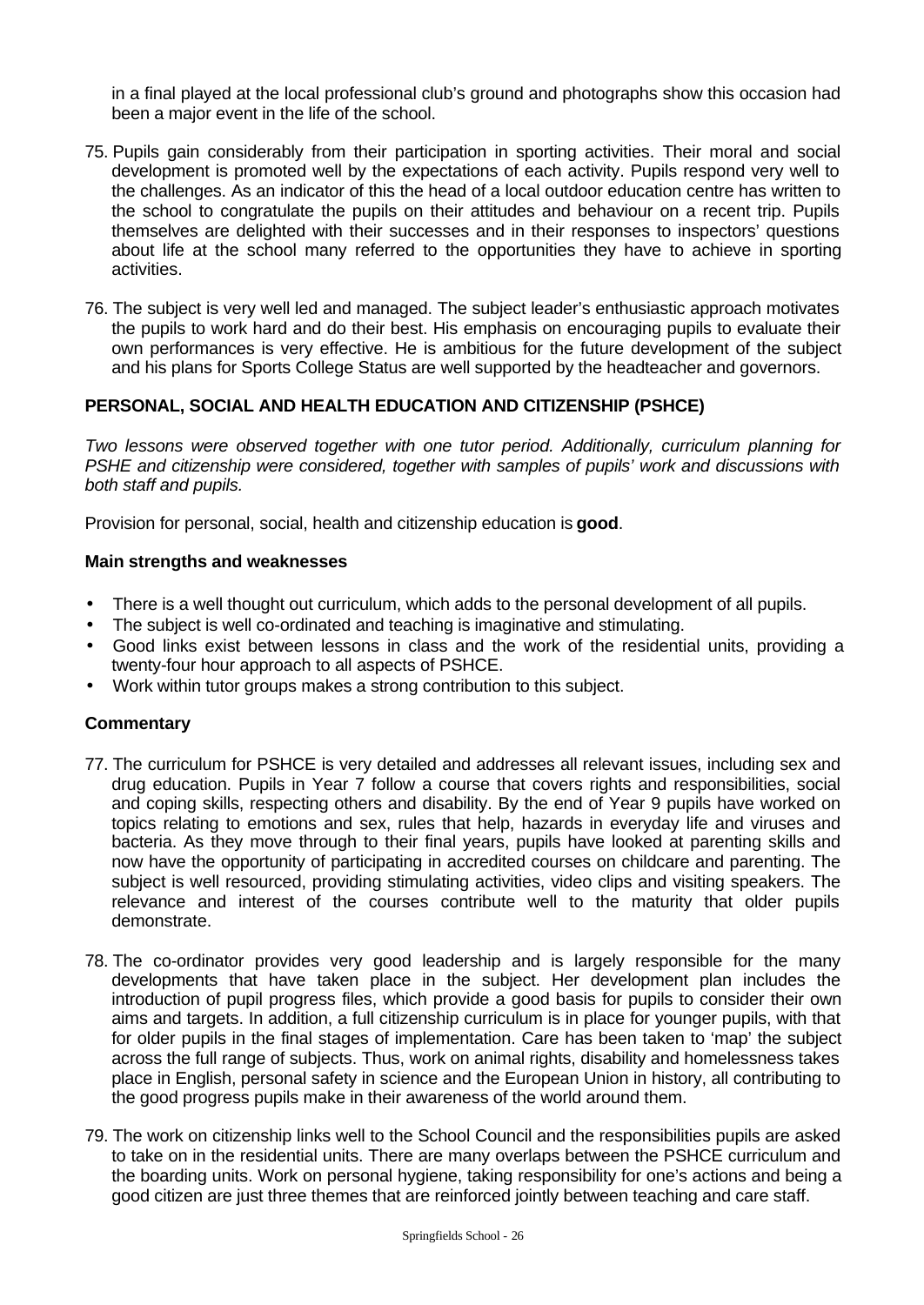- 80. The teaching in PSHCE is good. It has pace, a wide variety of stimulating activities and shows an openness to discuss all issues as they arise. For example, within a lesson on bullying, pupils read and discussed the school's anti-bullying policy line by line. They then went on to identify and collected articles relating to bullying, in all of its forms, from recent newspapers.
- 81. Work in tutor groups also has a strong link to this subject. The use of progress files and pupil file planners reinforces the importance of responsibility for one's own actions, while every effort is made to discuss an individual pupil's own assessment of themselves, their progress and areas they need to develop. Much of this relates to personal skills, behaviours and topics covered within PSHCE lessons. It adds to the consistent and rigorous approach to personal development that is a major strength of the school.

# **VOCATIONAL STUDIES UNIT**

*Two lessons were seen, representatives from mainstream schools interviewed and pupil and staff records scrutinised*.

Provision in the vocational studies unit is **excellent**.

# **Main strengths and weaknesses**

- Pupils are very well prepared for the next stage of their education and later life.
- The unit enables the pupils to work alongside mainstream pupils and develop skills and accreditation linked to further education courses.
- The unit offers very flexible courses with excellent resources.
- The unit very successfully involves mainstream schools and other service providers.
- The provision is very well led and managed.

# **Commentary**

82. The post-14 vocational project provides an excellent extension to the normal curriculum available in schools and successfully engages pupils, both from Springfields and mainstream schools, in learning.

The unit very successfully achieves its aim of providing a flexible work related curriculum. Pupils are able to learn skills in motor vehicle maintenance, building and catering. This flexible curriculum is very relevant to pupils' individual needs and offers clear progressive routes into further learning and employment. The support pupils receive raises their aspirations to achieve to the highest levels of their capability. Pupils enjoy the courses on offer and the opportunities provided to work alongside their peers from mainstream schools.

The vocational unit works very closely with other mainstream secondary schools, local colleges and training providers. These other institutions value the high quality of courses and excellent standard of accommodation provided by the unit. All workshops are fitted out with excellent resources and each instructor has received good support to develop their teaching skills. These were evident in a very good session seen where after a period in a classroom looking at bench skills Year 11 pupils were very well supported to put these into practice in the workshop. The work of the unit is very well led and managed by a knowledgeable and respected coordinator who very successfully promotes its work throughout the local area.